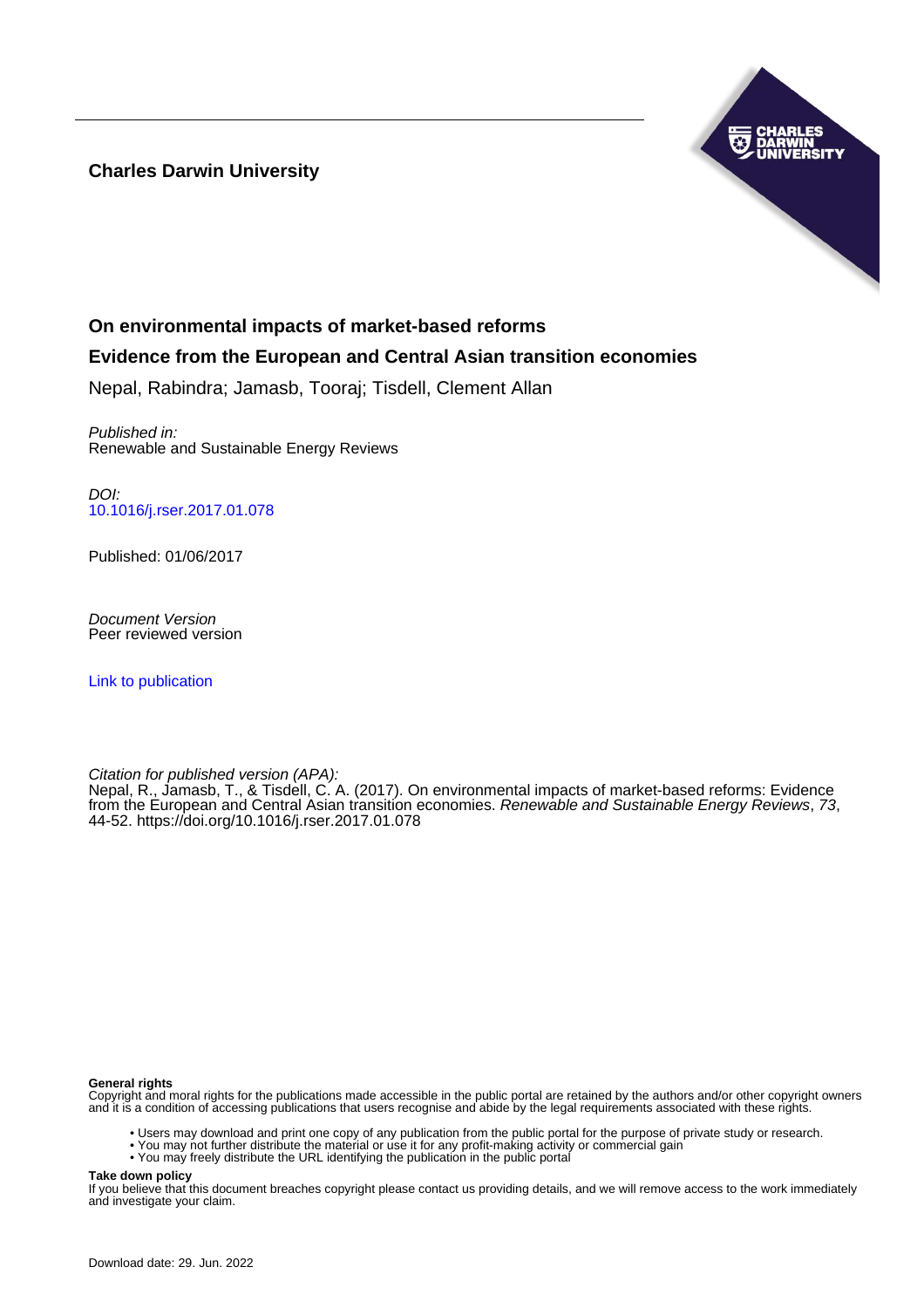## **On Environmental Impacts of Market-Based Reforms:**

## **Evidence from the European and Central Asian Transition Economies**

**Rabindra Nepal \* CDU Business School, Charles Darwin University Tooraj Jamasb \*\* Durham University Business School, Durham University Clement Allan Tisdell \*\*\* School of Economics, University of Queensland**

#### **January 2017**

Global warming and other adverse climate change impacts induced by anthropogenic carbon dioxide emissions are a major public policy concern around the world including transitional economies. This paper, therefore, examines the impacts of market-based economic reforms on per capita CO $_2^{}$  emissions in the European and Central Asian transition economies where environmental degradation was pervasive prior to these reforms. A dynamic panel data model is employed for this purpose for 28 countries covering 22 years from 1990-2012. Our overall results suggest that economic openness may not necessarily result in sustainable development although reforms in competition policy and corporate governance were the significant drivers of emissions reductions in the region. Hence, advances in competition policy and governance reforms are desirable given the available scope to extend these reforms. The structural shift to and emergence of light industries also contributed to declining  $CO<sub>2</sub>$ emissions in the transition process. The *direct* impact of the Kyoto Protocol in reducing emissions is debatable which also raises doubts on the effectiveness of the Paris agreements.

Keywords: CO<sub>2</sub> emissions, economic reforms, environmental policy, climate change

JEL Classification: Q57, Q54, Q56, P28

\**Corresponding author*, CDU Business School, Charles Darwin University, Darwin, NT 0801, Email: [rabindra.nepal@cdu.edu.au](mailto:rabindra.nepal@cdu.edu.au)

\*\* Durham University Business School, Durham University, UK, Email: [tooraj.jamasb@durham.ac.uk](mailto:tooraj.jamasb@durham.ac.uk)

\*\* School of Economics, The University of Queensland, Brisbane, QLD 4072, Email: [c.tisdell@economics.uq.edu.au](mailto:c.tisdell@economics.uq.edu.au)

*Acknowledgements*: The corresponding author would like to thank the seminar participants of the Energy Studies Institute at the National University of Singapore, Fifth IAEE Asian Conference at the University of Western Australia, the editors and the reviewers for providing helpful comments and suggestions. All remaining errors remain the sole responsibility of the authors.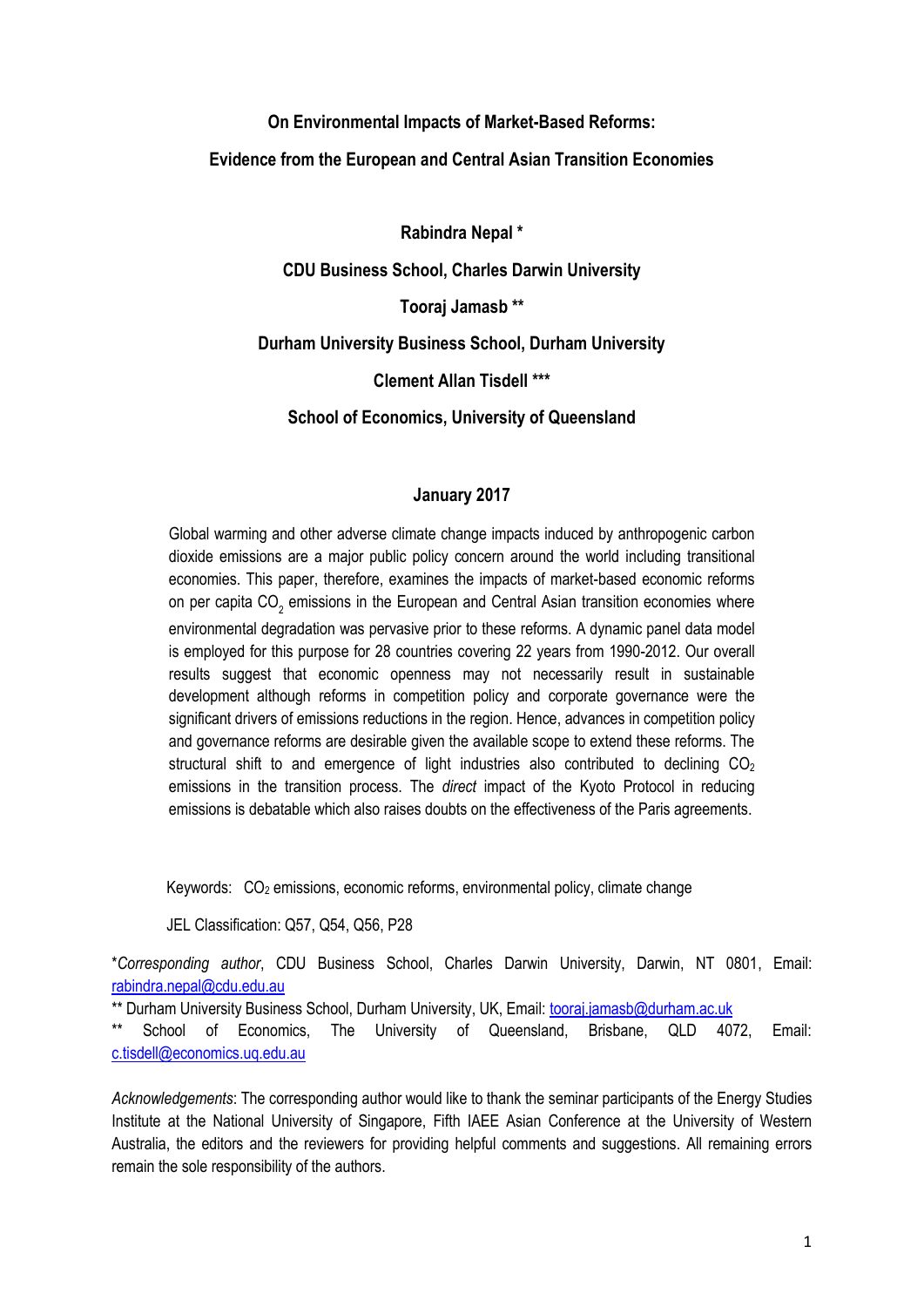## **1. Introduction**

 $\overline{\phantom{a}}$ 

The early 1990s marked the end of command-based policies in former member nations of the Soviet Union. They become transitional economies (TECs) and embarked an era of market-based economic reforms (both Type I and Type II) consisting of pervasive political, social and economic changes<sup>1</sup>. Type I reforms included economic liberalization, macroeconomic stabilization, restructuring and privatisation and institutional reforms (Williamson, 1993). Type II reforms included the design and enforcement of laws, regulation and supportive institutions to buttress and facilitate the functioning of the market-based reforms in this transformation process (Svejnar, 2002).

The transitional process exposed the broad-scale environmental degradation that took place during the command-based regime in these countries (Soderholm, 2001). High levels of airborne particulates from industrial and household sources; widespread contamination of soil and water from toxic chemicals and nitrates; and a persistent negligence of nuclear safety and waste management issues were some of the common and urgent environmental problems identified in the fifth European Community Environmental Action Programme (EAP) for Central and Eastern Europe in 1993. The legacy of industrial inefficiency, obsolete and polluting technologies coupled with weak environmental management and regulation had exacerbated the ecological woes in the region.

The fifth EAP was a powerful forum because the meeting identified the long-term European environmental agenda for the decades to follow. A central principle of the EAP was that the process of economic reforms and restructuring associated with the transition were expected to eliminate the perverse incentives that underlay many of the ecological problems of the centrally planned economies (Hughes and Lovei, 1999). The importance of effective environmental policies; institutions and investments in supporting the market-based reforms improving the environmental performance of developed economies was also recognised. Now, more than 20 years after the commencement of economic reforms by European and Central Asian TECs, it is possible to use available data to examine the effect of market-based reforms on environmental quality such as air pollution. Has the prediction of the fifth EAP been vindicated? This paper investigates empirically the extent to which this is the case for reductions in carbon dioxide  $(CO<sub>2</sub>)$  emissions in this group of countries. We focus on  $CO<sub>2</sub>$  because these emissions are viewed as the primary greenhouse gasses responsible for climate change and regulating and monitoring CO<sub>2</sub> remains a central issue in the ongoing international negotiations on

<sup>1</sup> The transitional economies, in this study, comprise the countries of Central Europe and Baltic States (CEB), South East Europe (SEE) and Eastern Europe and the Commonwealth of Independent States (CIS) belonging to the former Soviet Union (FSU).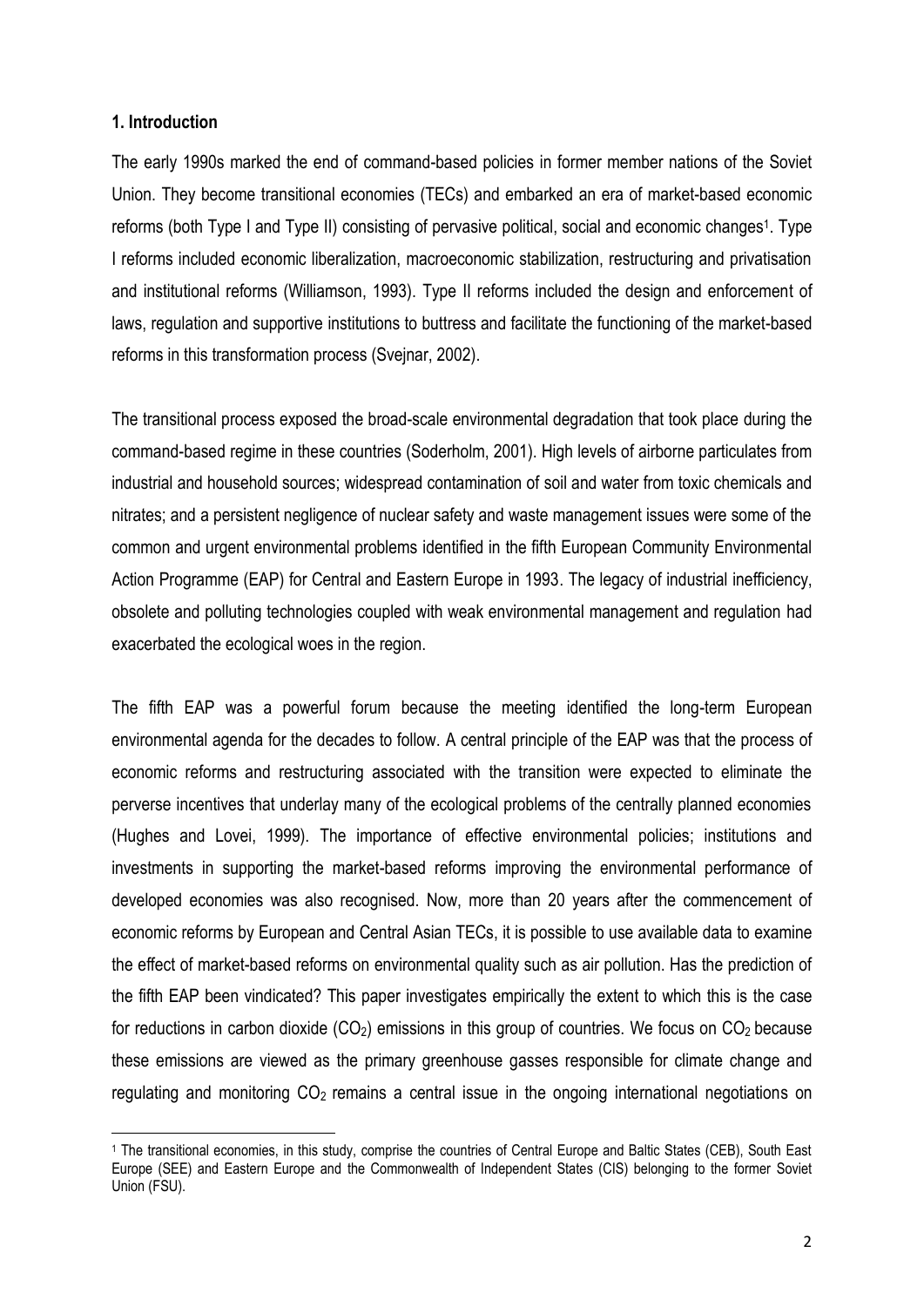climate change (IPCC, 2007; 2014). The scope of its spatial impact also makes  $CO<sub>2</sub>$  pollution appropriate for a country-level aggregate study in the light of data unavailability for other sources of pollutants even though climate change agreements have extended beyond limiting  $CO<sub>2</sub>$  emissions since the Vienna Conference in 1985.

Improving air quality by reducing the amount of air pollutants such as carbon dioxide  $(CO<sub>2</sub>)$  in the atmosphere has also been an actively pursued global agenda since the 1992 United Nations Framework Convention on Climate Change (UNFCC) came into force. The Kyoto Protocol, which extended the UNFCC, was adopted in Kyoto on 11 December 1997 and entered into force on 16 February 2005 while the first commitment period expired in 2012. All the TECs in the group considered here had agreed to cap and eventually reduce their emissions of  $CO<sub>2</sub>$  considering the international importance of combating global warming. However, the extent to which international climate change agreements like Kyoto Protocol (a post Kyoto analysis) reduced the CO<sub>2</sub> emissions of these countries remains an important empirical question especially in the aftermath of the 2015 United Nations Climate Change Conference (COP 21). This is because COP 21 signalled a global agreement on the reduction of climate change impacts but with no detailed timetable or country-specific goals for emissions reductions incorporated into the agreement as opposed to the Kyoto Protocol.

The European and Central Asian (ECA) TECs still contribute about 15 percent of the global greenhouse gas emissions (GHGs) even though their carbon emissions have fallen substantially since 1990. Furthermore, this is the only major region in the world where per capita carbon emissions fell substantially by about 28 per cent between 1990 and 2008 despite an average increase in real GDP in this region by about 22 per cent over the same period (EBRD, 2011). This fall in  $CO<sub>2</sub>$  emissions can be attributed to the combined effects of economic reform and other underlying factors such as economic growth, investments in clean energy, changed composition of energy use, environmental policies and compliance with the EU directives that could potentially affect the trends in total emissions and environmental quality. However, the extent of impacts of economic reforms and other underlying factors on the falling levels of  $CO<sub>2</sub>$  emissions in the TECs is unknown in the existing literature.

The purpose of this study is to evaluate the impacts of the transitional process on environmental quality concentrating on comparisons of changes in  $CO<sub>2</sub>$  emissions among fast and slow reformers in the ECA TECs by capturing the combined effects of their economic reforms, growth, environmental interventions and studying trends. This study aims to acheive two main objectives. First, there is a paucity of published econometric studies gauging the impacts of market-oriented economic reforms on

3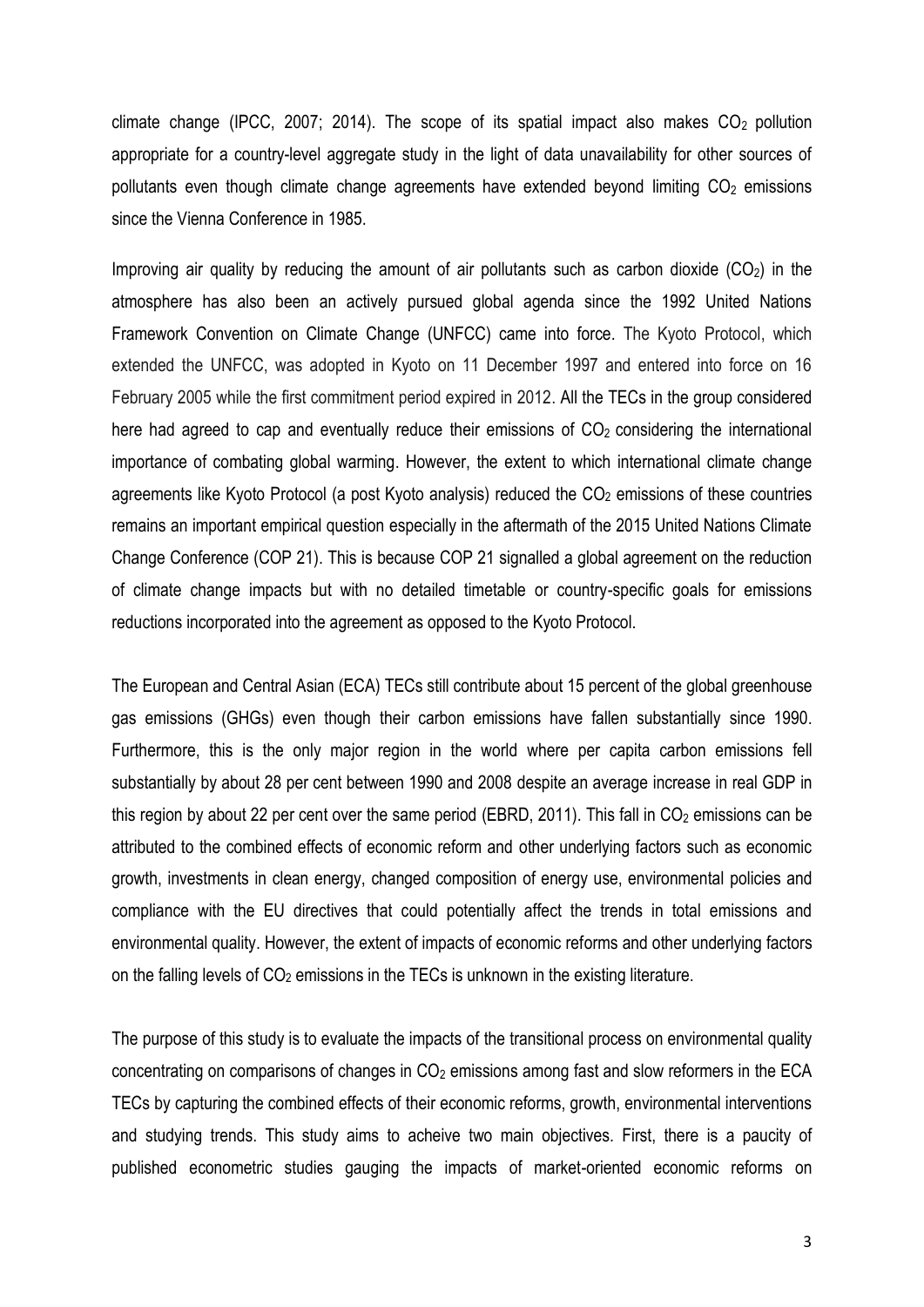environmental quality in TECs. This is particularly the case for ECA TECs. This study helps to fill this gap and identifies the main drivers of CO<sub>2</sub> reductions in ECA TECs. Secondly, identifying the drivers of CO<sup>2</sup> emissions reductions will guide policymaking on combating climate change in the TECs, as the TECs will have to further reduce emissions over the coming decades to achieve the required scale of global emissions reductions. For example, the region still includes some of the most carbon-intensive countries in the world such as Russia, Turkmenistan, Uzbekistan, Kazakhstan and Ukraine implying that there is much scope for improvement in environmental quality.

The remainder of the study is organized as follows. Section 2 reviews the relevant literature on the relationship between economic reforms, environmental regulations and environmental quality. Section 3 describes the econometric methodology and data used. The results are presented and discussed in section 4 along with relevant policy implications. Section 5 concludes the paper.

## **2. Review of Relevant Literature**

The empirical literature on the relationship between  $CO<sub>2</sub>$  emissions and economic growth is large and is beyond the scope of this paper to review extensively. In general, the relationship between several indicators of environmental degradation and income can be typified by an inverted U-shaped relationship. This relationship is referred as the Environmental Kuznets Curve (EKC) and was originally proposed by Seldon and Song (1994) implying that pollution is a diminishing problem as per capita income rises. In 1995, Grossman and Krueger (1995) studied the EKC following cross-country studies on urban air pollution (sulphur dioxide emissions and smoke) and several indicators of water pollution as measures of environmental degradation. The EKC, hence, is a hypothesized relationship between indicators of environmental degradation and economic development which shows that the intensity of environmental degradation tend to increase as economic growth occurs until average income reaches a certain point. Several empirical studies such as Shafik (1994), Hilton and Levinson (1998), Harbaugh, Levinson and Wilson (2002), Dinda (2004) have confirmed this relationship although the functional form and data properties can influence findings on the existence of an EKC curve. Other studies such as Tisdell (2001), Stern (2004, 2014), Perman and Stern (2003) underscore the limitations of EKC and outline the conditions under which the EKC relationship may not exist such as heterogeneity, spurious regressions, endogeneity, heteroscedasticity, omitted variables and spatial dependence.

Another strand of literature focusses on the relationship between economic openness and environmental quality. Economic globalisation and trade openness is viewed as a possible positive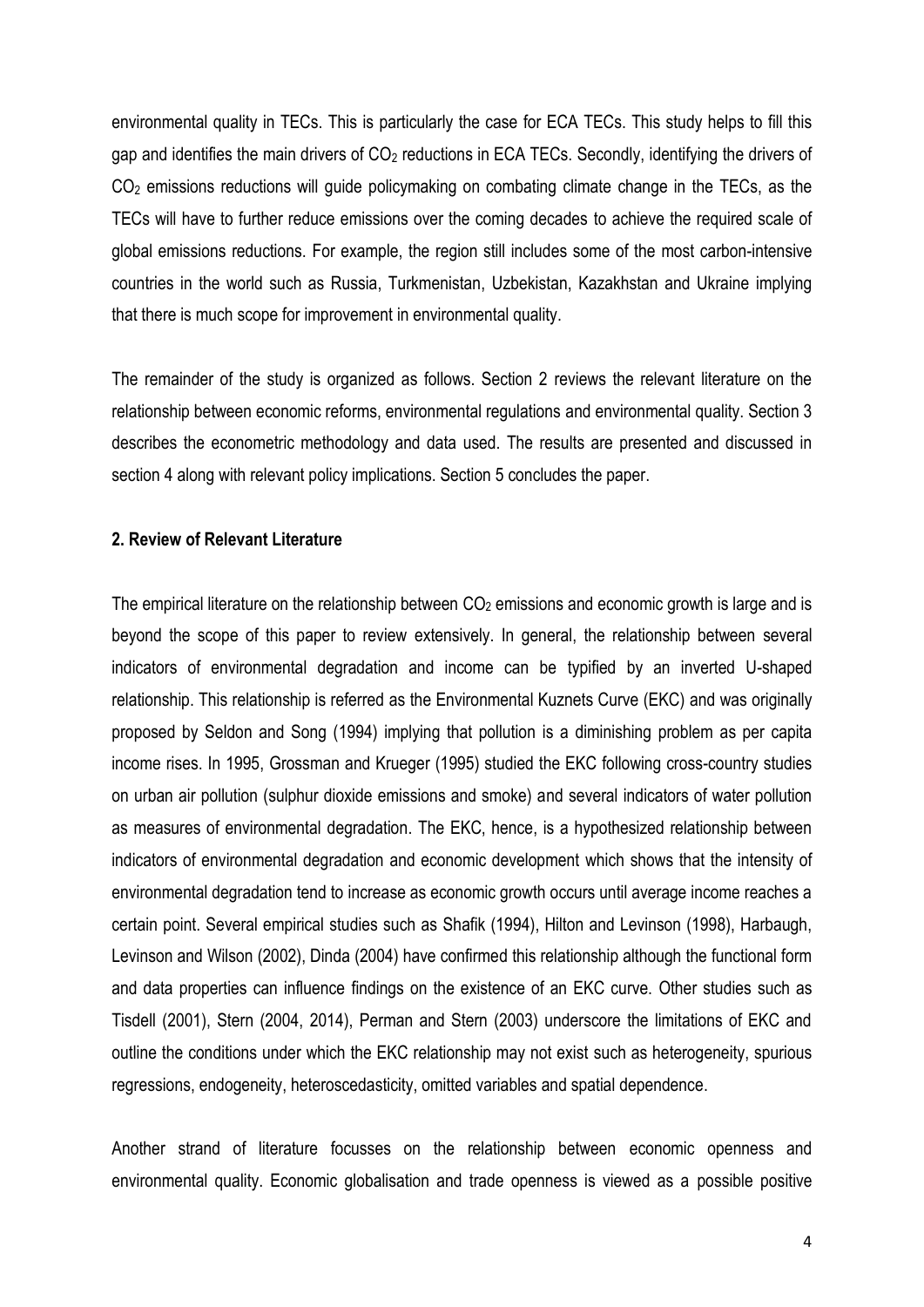force for environmental improvement and as a major factor increasing the likelihood of sustainable development through its likely boost to global investment (Tisdell, 2001). Earlier empirical studies such as Dean (2002); Copeland and Taylor (2004) and Frankel and Rose (2005) have confirmed a positive relation between trade openness and environmentally quality. Tamazian et al. (2009) show that higher degree of economic and financial openness led to CO<sub>2</sub> reduction among the BRIC (Brazil, Russia, India and China). The impact of environmental regulation and policy such as the ratification of the Kyoto Protocol on environmental degradation has also been captured by several studies. Grunewald and Martinez-Zarzoso (2009) found in testing the theory of the EKC while taking account of environmental regulations that Kyoto obligations had a reducing effect on  $CO<sub>2</sub>$  emissions in both developed and developing countries. Iwata and Okada (2014) found that the effects of commitment to the Kyoto Protocol significantly reduced the CO<sub>2</sub> emissions among 119 countries from 1990 to 2005. Similarly, Jalil and Habibullah (2013) estimated that Kyoto commitment and Kyoto Clean Development Mechanism produced a statistically significant effect in reducing C0<sub>2</sub> emissions in Asia and the Pacific region for the period 1971-2009. Aichele and Felbermayr (2011) conducted the first ex-post empirical evaluation of Kyoto Protocol to analyse the carbon content of bilateral trade. The results showed that Kyoto has led to carbon leakage among countries. Carbon leakage implies that environmental regulation and restrictions in some countries could change relative goods prices and hence shift production of CO<sub>2</sub> intensive goods to countries that are exempt from such restrictions (Copeland and Taylor, 2005). For example, it is possible for higher income countries to reduce their pollution intensities by shipping polluting industries offshore (e.g. in China and India) as environmental restrictions add to the private costs of locating eco-unfriendly businesses in higher income countries.

Aspects of governance such as corruption and absence of democracy can also result in socially suboptimal environmental policy and regulation. Lopez and Mitra (2000), Damania et al. (2005) and Pelligrini and Gerlagh (2005) show that corruption has a negative effect on reducing environmental degradation. Moreover, Cole et al. (2006) found that foreign direct investments (FDI) were associated with less stringent environmental policy when corruption level is very high. Damania, Fredriksson and List (2003) analysed the joint effect of trade openness and corruption on the stringency of environmental policy. Their results showed that trade openness increased the stringency of environmental policy in countries with more corruption (low governance). Halkos and Tzeremes (2013) found a nonlinear relationship between countries'  $CO<sub>2</sub>$  emissions and governance measures such as voice and accountability; political stability and absence of violence; government effectiveness; regulatory quality; rule of law and control of corruption. Their findings showed that increasing the quality of governance factors does not always result in lower carbon dioxide emission levels.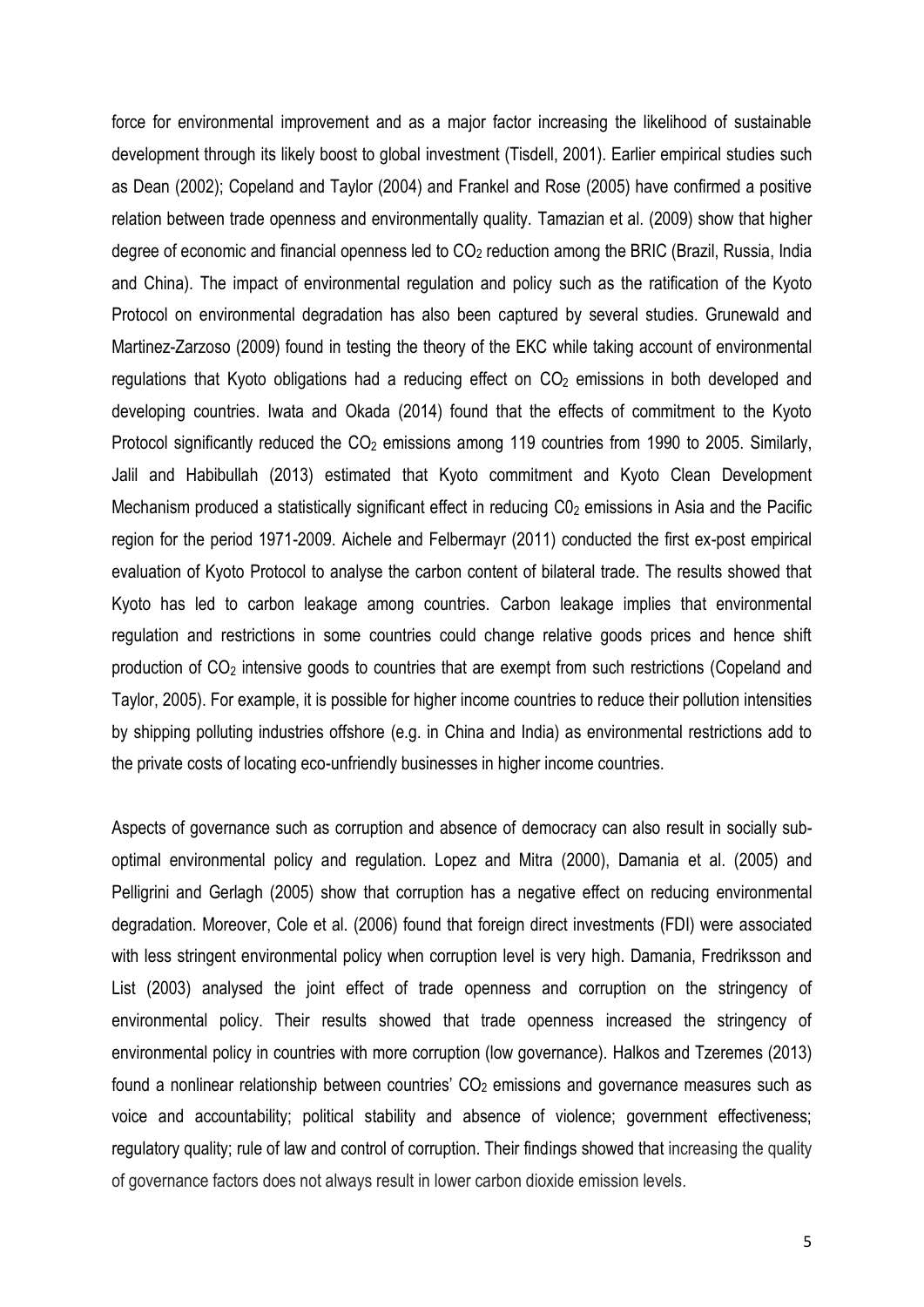In the context of transitional economies, an earlier study by Soderholm (2001) argued that environmental problems can also be due to institutional inertia in the economic and political system and are not necessarily only a result of market imperfections. For example, the stringency of environmental policies set under decentralised regimes also depends on political centralization, measured by the strength of national level political parties (Fredriksson and Wollscheid, 2014). Zugravu et al. (2008) demonstrated that increases in stringency of environmental policy led to a significant net reduction in CO<sup>2</sup> emissions among the Central and Eastern European countries between 1995 and 2003 even though their output growth increased industrial  $CO<sub>2</sub>$  emissions. The results confirmed the importance of institutional factors in reducing pollution in transition countries.

Another study by Tamazian and Rao (2010) investigated the linkage between economic development, financial development and institutional quality on environmental degradation in transition countries using GMM (Generalised Method of Moments) for 24 transition countries from 1993-2004. The results lend support to the EKC hypothesis while also confirming the importance of both institutional quality and financial development for reducing  $CO<sub>2</sub>$  emissions in the region. Financial liberalization may be harmful to the environment of transitional countries if a strong institutional framework does not accompany it. However, the existing studies do not study the effect of overall market-based economic reforms accounting the reform progress across all economic dimensions on environmental degradation. The use of GMM estimations for small sample size (in particular for unbalanced panels) is also contentious when alternative estimation techniques have proven to be superior in terms of reducing bias and root mean square errors (RMSE) in the econometrics literature (Bruno, 2005). The impacts on C0<sub>2</sub> emissions resulting from specific environmental policies, structural change in the economy and any autonomous technological progress still remains unknown. This presents a major gap in the literature, which this study aims to fill.

## **3. Methodology and Data**

The relationship between market-oriented economic reforms and their environmental implications is complex, as the implementation of economic reforms cannot instantaneously lead to reductions in per capita CO<sup>2</sup> emissions. The estimates of the dependent variable can depend upon the past values of itself along with a set of independent and control variables (Bruno, 2005). This necessitates specifying a dynamic panel data model and this can be expressed as: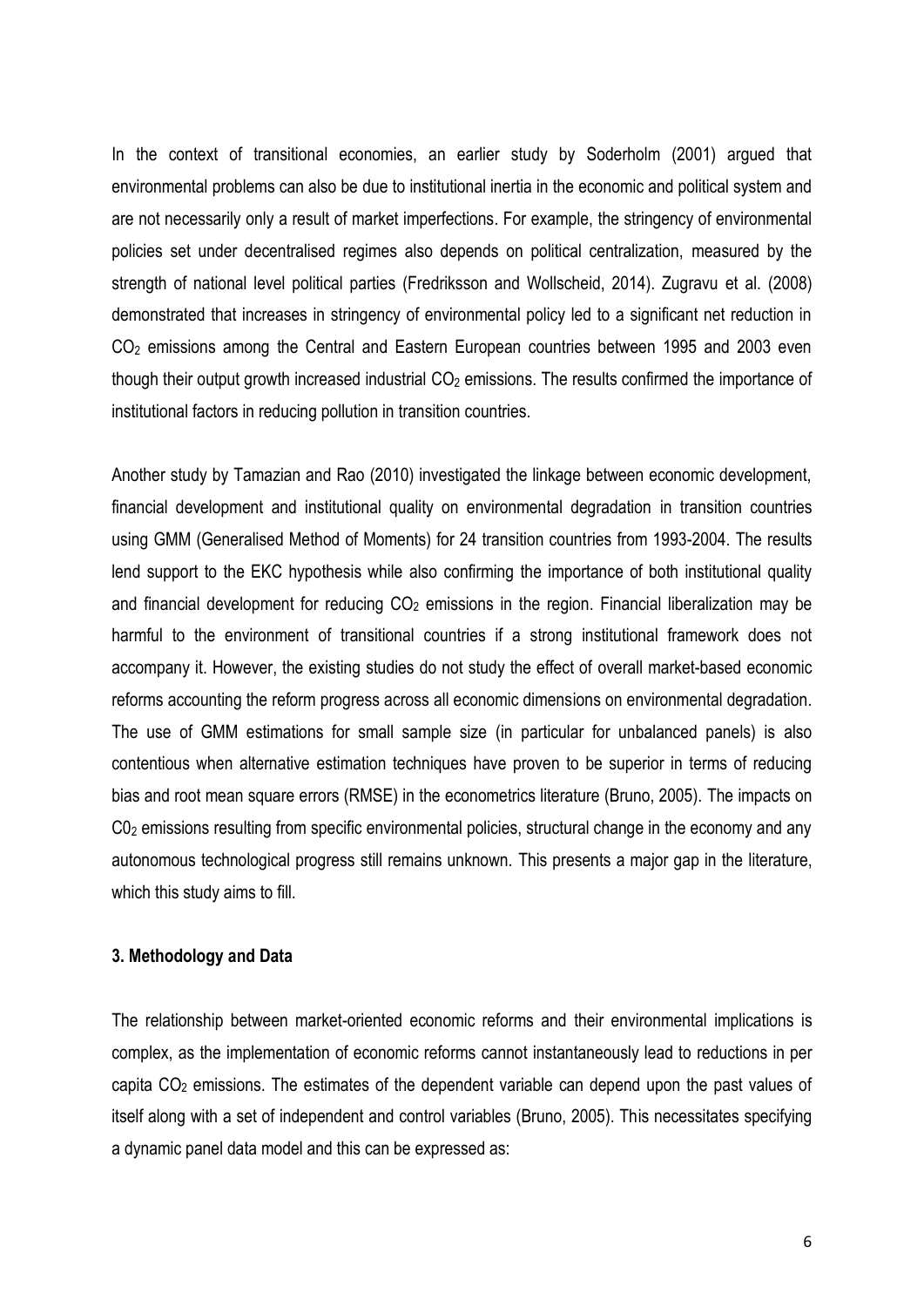# *y*<sub>it</sub> **=**  $\alpha$ *y*<sub>i, t-1</sub> **+**  $x'_{it}$  $\beta$  **+**  $\alpha$ <sub>i</sub> **+**  $\epsilon$ <sub>it</sub>; **d**  $|\rho|$  < 1 ; **i** = 1,………N and t = 1,………T (1)

where  $y_{it}$  is the dependent variable,  $x_{it}$  is the { (k – 1) \* 1 } vector of strictly exogenous explanatory variables,  $\rho$  is the coefficient of the lagged value of the dependent variable,  $\alpha_i$  is an unobserved individual effect, *x'<sub>it</sub>*β represents the matrix of explanatory variables and coefficients and ε<sub>it</sub> is an unobserved white-noise disturbance with constant variance. However, econometric literature establishes that a dynamic panel data model based on fixed-effects or the Least Squares Dummy Variables (LSDV) analysis with a lagged dependent variable generates biased estimates when 'T' is small as is the case here (Roodman, 2006). Kiviet (1995) that produced the lowest Root Mean Square Error (RMSE) for panels of all sizes (Bun and Kiviet, 2003) devised a bias-corrected LSDV estimator applicable only for a balanced panel.

These earlier works led to the development of a bias-corrected LSDV estimate (LSDVC) by Bruno (2005) for unbalanced panels as in our case. The approximation terms are all evaluated at the unobserved true parameter values implying no direct use for estimation. Hence, the true parameter values are replaced by estimates from some consistent estimator to make them work (Bruno, 2005). The estimates obtained from a dynamic LSDV are also not meaningful unless they are corrected for bias in small samples. The preferred estimator is then plugged into the bias approximations formulae while the resulting bias approximation estimates  $\beta_i$  hat are deducted to derive the corrected LSDV estimator as in (2).

# $\text{LSDVC}_i = \text{LSDV} \cdot \beta_i$  hat (2)

where i=1 in STATA by default indicates the accuracy of the bias approximation<sup>2</sup>. In order to initialize the bias corrections, a consistent estimator needs to o be chosen and could vary could vary, for example, between the Arellano-Bond (AB) and the Blundell-Bond (BB) estimators (Bruno, 2005). The AB estimator is a GMM estimator for the first differenced model relying on a greater number of internal instruments (Arellano and Bond, 1991). The BB estimator assumes that the first differences of the instrumental variables are uncorrelated with fixed effects and augments the AB estimator by allowing for introducing more instruments and improve efficiency of the estimates (Blundell and Bond, 1998).

**.** 

<sup>2</sup> The estimation includes one lag by default.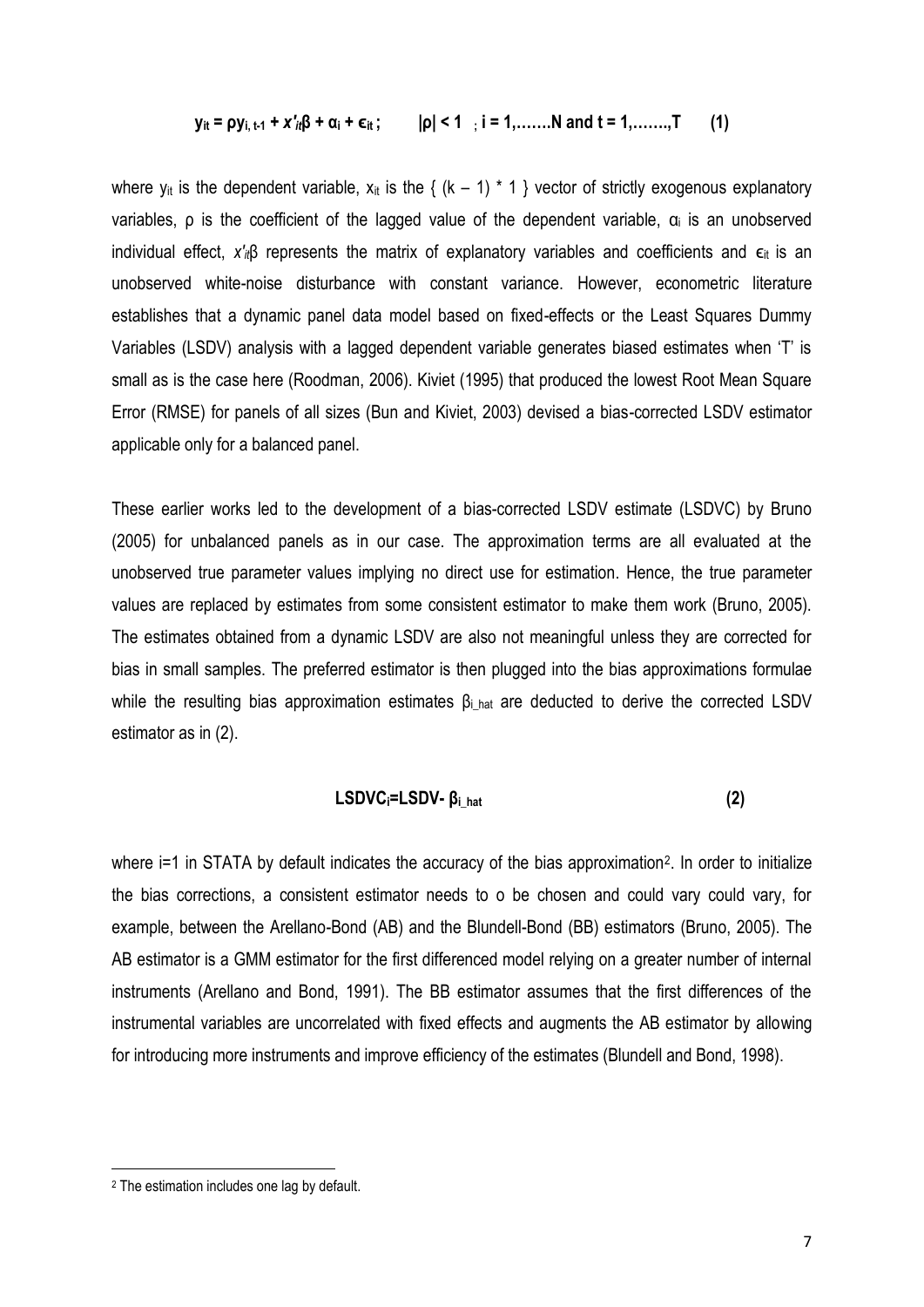An alternative to LSDVC estimates would be to use other consistent Instrumental Variable (IV) and Generalized Methods of Moments (GMM) estimators (Roodman, 2006). However, the relative performance evaluation of LSDVC in comparison to LSDV, AB and BB estimators by Bruno (2005) for unbalanced panels with small 'N' concludes that LSDVC is superior to all other estimators in terms of root mean square errors (RMSE) and bias.

We thus use the LSDVC model to examine the impact of several market based economic reforms on per capita  $CO<sub>2</sub>$  emissions in transition countries unlike earlier studies such as Tamazian and Rao (2010) that uses GMM estimations. Earlier studies using the LSDVC technique include Nepal and Jamasb (2011), Nepal (2011) and Nepal and Jamasb (2013). We report the results for the estimators used to initialize the bias corrections (AB and BB). Equation 3 examines the reform impacts on emissions across the whole sample while equation 4 models the reforms impacts on missions across the specific country groups (SEE, CEB and CIS) of TECs.

LPCEMS<sub>it</sub> = pLPCEMS<sub>it-1+</sub>  $\beta_1$ PVTI<sub>it</sub>+  $\beta_2$ OMLRI<sub>it</sub>+  $\beta_3$ GRI<sub>it</sub>+  $\beta_4$ CMPI<sub>it</sub>+  $\beta_5$ EUM+  $\beta_6$ LSREN<sub>it</sub>+  $\beta_7$ ENVMP+  $\beta_8$ LPGDP<sub>it</sub> +  $\beta$ **<sup>9</sup><b>LPECS**<sub>it</sub></sub> **+**  $\beta$ <sub>10</sub>**LSMFT**<sub>it</sub> **+**  $\beta$ <sub>11</sub>**t**<sub>+</sub> year specific time dummies +  $\epsilon$ <sub>it</sub> (3) LPCEMS<sub>it</sub> = pLPCEMS<sub>it-1+</sub>  $\beta_1$ PVTI<sub>it</sub>+  $\beta_2$ OMLRI<sub>it</sub>+  $\beta_3$ GRI<sub>it</sub>+  $\beta_4$ CMPI<sub>it</sub>+  $\beta_5$ LSREN<sub>it</sub>+  $\beta_6$ LPGDP<sub>it</sub>+  $\beta_7$ ENVMP+  $\beta_8$ LPECS<sub>it</sub> +  $β$ **9LSMFT**<sub>it</sub> **+**  $β$ <sub>10</sub>**t +**  $ε$ <sub>it</sub> (4)

We use the revised and updated (in 2012) version of the 'Transition Indicators' developed by the European Bank for Reconstruction and Development (EBRD) as a measure of progress of marketbased economic reforms across the TECs. The transition indicators remain the best publicly available measures for assessing the market-based reform progress in the transition countries among scholars and policymakers. The reform assessments are made in six areas which includes 1) large scale privatization, 2) small scale privatization, 3) governance and enterprise restructuring, 4) price liberalisation, 5) trade and foreign exchange system and 6) competition policy. The measurement scale for these indicators ranges from 1 to 4+, where 1 represents little or no change from a rigid centrally planned economy while 4+ represents the standards of an industrialized market economy. Progress is measured against the standards of industrialized market economies, while recognizing that there is neither a "pure" market economy nor a unique end-point for economic transition (EBRD, 2014). For example, a score of 4+ in competition policy reforms imply that there is unrestricted entry to most market and competition policy is effectively enforced representing the standards and performance typical of advanced industrial economies. Likewise, a score of 1 indicates no competition legislation and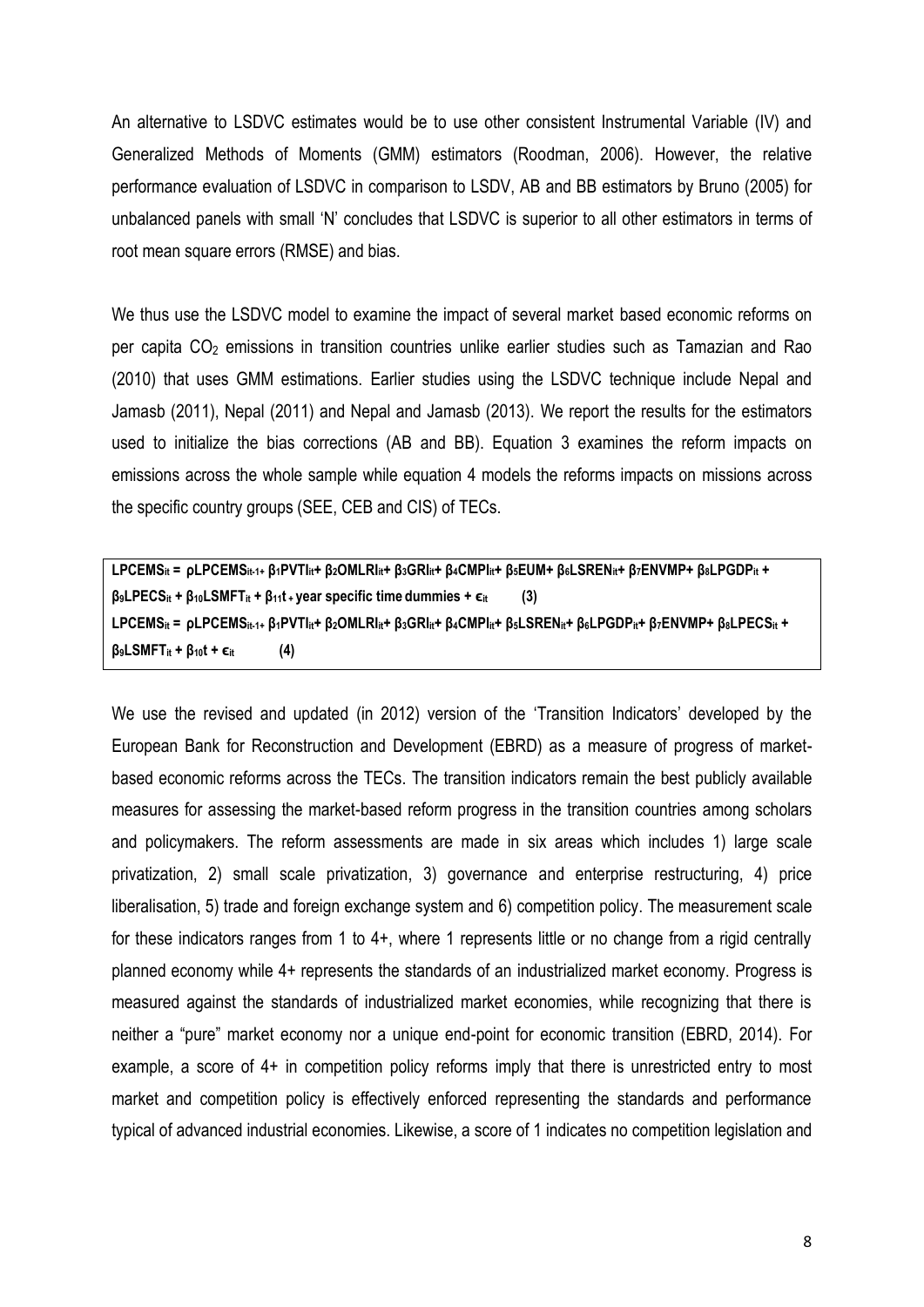institutions in place (see EBRD, 2014). Earlier studies by Nepal and Jamasb (2011); Nepal and Jamasb (2013), Nepal (2011) have also extensively used the 'Transition Indicators' in their analysis.

We construct the following economic reform indicators from the set of six indicators to summarize and reflect the different types of market driven economic reforms in the transition countries:

- *Privatisation Reform Index (PRI)*: composite index based on un-weighted average of small-scale privatisation and large scale privatisation reforms.
- *Governance Reform Index (GRI)*: comprising corporate governance and enterprise restructuring reforms.
- *Overall Market Liberalization Reform Index (OMLRI)*: composite index based on un-weighted average of reforms in price liberalization and trade and foreign exchange reforms.
- *Competition Policy Reform Index (CMPI)*: comprising competition policy reforms.

Per capita  $CO<sub>2</sub>$  emissions are used a measure of environmental degradation in this study<sup>3</sup>. We focus on CO<sup>2</sup> because CO<sup>2</sup> emissions (from fossil fuel use, deforestation, biomass decay, manufacturing and others) are the largest source of GHGs accounting for around 75 percent of the total emissions globally in 2010 (IPCC, 2014). Hence, the contribution of  $CO<sub>2</sub>$  emissions to global warming and inducing adverse climate change impacts is internationally recognised implying that reducing  $CO<sub>2</sub>$  emissions is an issue of global importance. The data on  $CO<sub>2</sub>$  emissions is also rich, consistent and publicly available as compared to other pollutants. We control for the effect of economic growth on carbon emissions by including per capita Gross Domestic Product (GDP) as an indicator of economic growth in the econometric model. The literature studying the relationships between emissions and growth supports this inclusion (Grossman and Krueger, 1991).

We also account for the effect of energy use by using per capita energy consumption as a control variable. This is important as energy use contributed around 35 percent of  $CO<sub>2</sub>$  emissions in 2010 (IPCC, 2014). The share of carbon-neutral generation technologies in the generation mix such as renewable energy (SREN) is important in reducing the reliance on emissions intensive generation technologies in the TECs. Furthermore, countries joining the European Union (EUM) have established a common framework for the use of energy from renewable sources aiming to obtain 20 percent of their energy from renewable sources by 2020. SREN is treated exogenously in our model since the choice of

**.** 

<sup>3</sup> Carbon dioxide emissions are the economy wide emissions levels as reported in the WDI.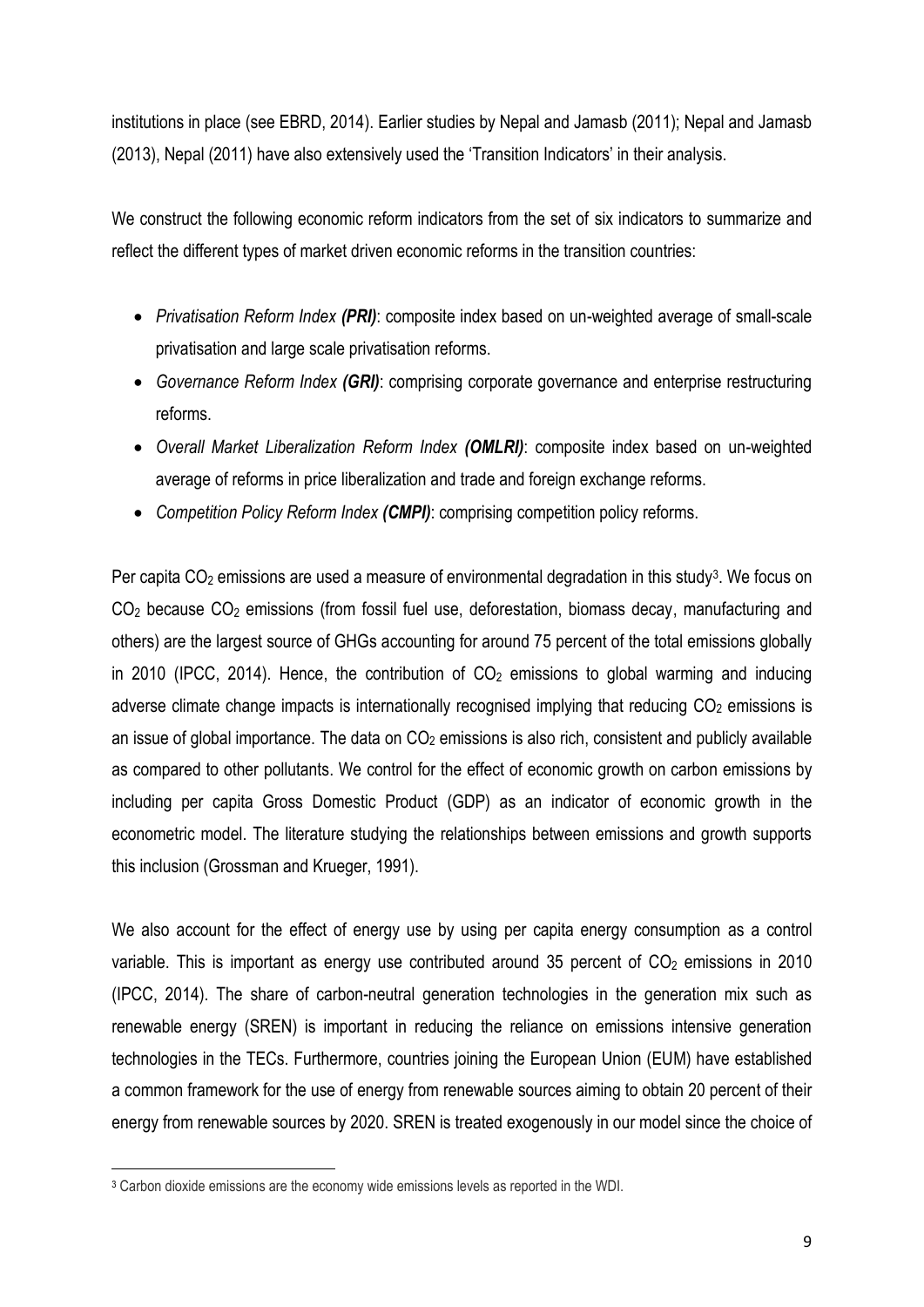technology is largely driven by the availability of resources (such as hydro) in this region. We explicitly control for the existence of an environmental policy (ENVMP) by considering the ratification/acceptance of the Kyoto Protocol by the TECs. This is binary variable and captures the different timings of acceptance/and ratification of the Kyoto Protocol by the ECA TECs. We account for the share of the manufacturing sector to the GDP (SMFT) since the manufacturing sector is the largest energy user in the region. A time trend is also included in the model to capture the effects of autonomous technical change, if any.

All comparisons are on per-capita basis as population growth is an important factor and the data are expressed in levels. Further, the per capita GDP is adjusted for purchasing power parities (PPP) to remove the price level differences levels across countries for comparison. Table 1 reports the list of variables used in this study.

| <b>Type</b>              | <b>Variables</b> | <b>Units</b><br><b>Description</b>                                      |                                              | <b>Source</b>                                    |
|--------------------------|------------------|-------------------------------------------------------------------------|----------------------------------------------|--------------------------------------------------|
| Dependent<br>Variables   | <b>PCEMS</b>     | Per Capita CO <sub>2</sub> Emissions                                    | Metric tons per capita                       | World<br>Development<br>Indicators (WDI)         |
| Independent<br>Variables | <b>PVTI</b>      | Scaled from 1 to 4+<br>Privatisation Reform Index                       |                                              | <b>EBRD</b>                                      |
|                          | <b>GRI</b>       | Governance Reform Index                                                 | Scaled from 1 to 4+                          | <b>EBRD</b>                                      |
|                          | <b>OMLRI</b>     | Overall Market<br>Scaled from 1 to 4+<br>Liberalization Reform<br>Index |                                              | <b>EBRD</b>                                      |
|                          | <b>CMPI</b>      | <b>Competition Policy Reform</b><br>Scaled from 1 to 4+<br>Index        |                                              | <b>EBRD</b>                                      |
|                          | <b>PGDP</b>      | Per Capita GDP                                                          | Constant 2011<br>international US<br>dollars | <b>WDI</b>                                       |
|                          | <b>PECS</b>      | Per Capita Energy<br>Consumption                                        | Million Btu per capita                       | Energy<br>Information<br>Administration<br>(EIA) |
|                          | <b>SREN</b>      | Share of Renewable<br><b>Energy Generation</b>                          | Ratio                                        | <b>EIA</b>                                       |
|                          | <b>ENVMP</b>     | <b>Environmental Policy</b>                                             | Binary variable                              | <b>UNFCC</b>                                     |
|                          | <b>SMFT</b>      | Share of Manufacturing                                                  | Ratio                                        | <b>WDI</b>                                       |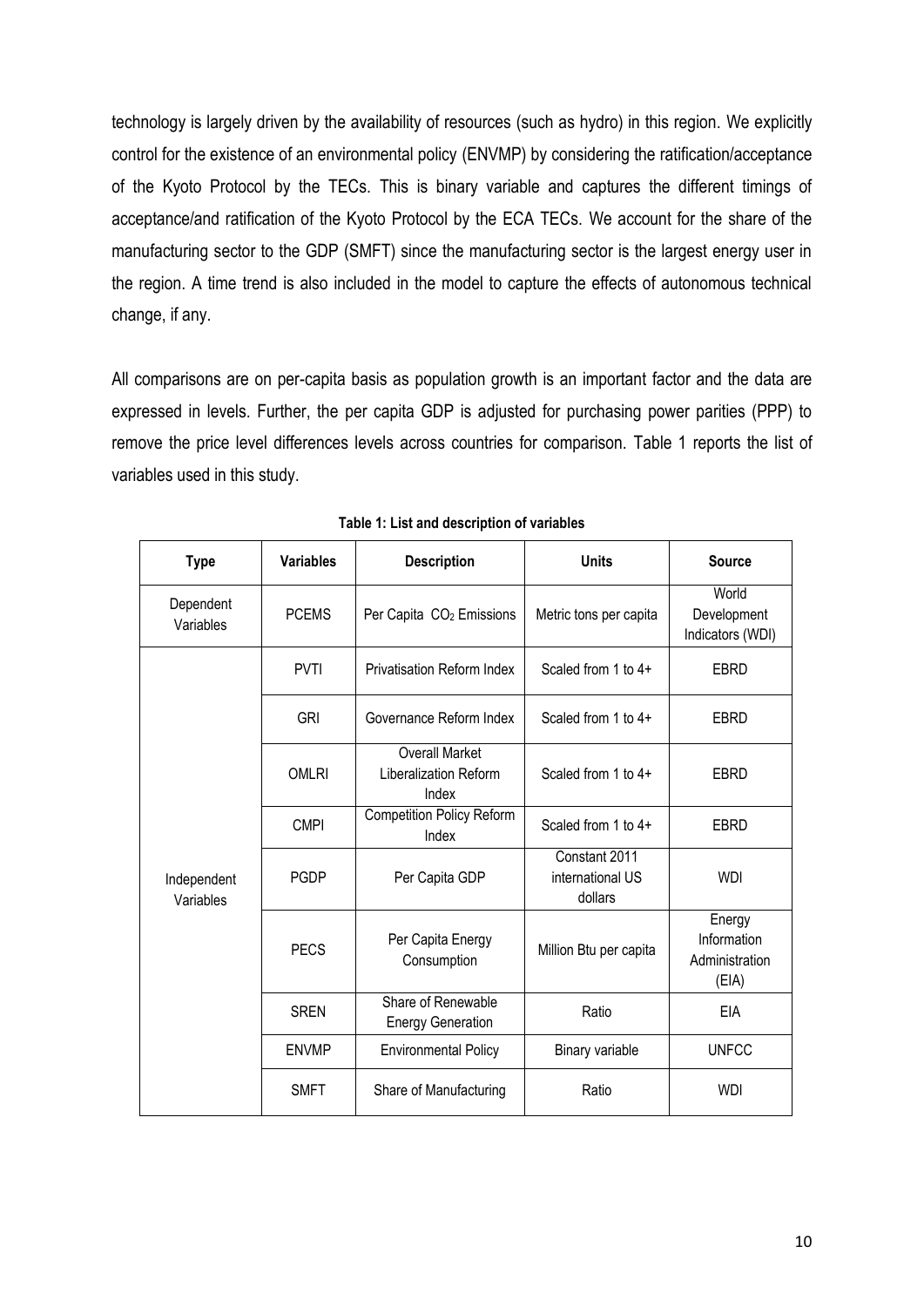The period of analysis ranges from 1990-2012 (22 years) covering 28 countries (out of 34) in the EBRD areas of operation unlike previous study by Tamazian and Rao (2010), which covered only 11 years (1993-2004) and 24 economies. The year '1990' marks the dawn of economic transformation in most of the ECA transition countries. Some of the transition countries have already obtained a membership at the EU while some are in the process of being a EU member and have the potential for joining EU. Out of the included 28 countries in our sample, 15 are associated with the EU while 7 out of 9 EU members in the sample belong to the CEB region. Table A1 in Appendix lists the countries included in our analysis<sup>4</sup> . Thus, the data comprises an unbalanced panel including 28 cross-sections with short time series of 22 years that captures the key reform period from 1990-2012.

Table 2 shows the descriptive statistics for the dependent and independent variables. In general, the results indicate that many transition countries have not fully reached the economic reform standards of industrialised economies in all sectors. Thus, market-based economic transformation is an on-going and even stalled process in many transitional countries (Nepal, Jamasb and Tisdell, 2014). We can infer that liberalizing the economy as a whole (involving opening up trade, liberalising foreign exchange and price liberalization) has been on high agenda of reforms across the transitional countries though the extent of progress varies considerably across them. There is significant scope for advancing competition policy and governance reforms in these countries as the average reform scores are far below the 4+ levels observed in industrialized market economies. The average share of renewable energy installed capacity in the total energy mix is only around 30 percent across the TECs.

| Variable     | Mean     | <b>Standard</b><br><b>Deviation</b> | <b>Minimum</b> | <b>Maximum</b> | No. of<br><b>Observations</b> |
|--------------|----------|-------------------------------------|----------------|----------------|-------------------------------|
| <b>PCEMS</b> | 5.46     | 3.37                                | 0.293          | 15.895         | 573                           |
| <b>PGDP</b>  | 10294.5  | 6647.5                              | 1040.23        | 31057.57       | 610                           |
| <b>SREN</b>  | 0.294    | 0.284                               | 0              | 0.913          | 590                           |
| <b>SMFT</b>  | 19.51    | 8.632                               | 4.2            | 73.7           | 642                           |
| <b>PECS</b>  | 3089.017 | 1456.7                              | 398.25         | 7137.83        | 629                           |
| <b>PVTI</b>  | 2.96     | 0.96                                |                | 4.17           | 644                           |
| <b>GRI</b>   | 2.05     | 0.77                                |                | 3.7            | 644                           |
| <b>OMLRI</b> | 3.49     | 0.994                               |                | 4.33           | 644                           |
| <b>CMPI</b>  | 1.99     | 0.74                                |                | 3.7            | 644                           |

**Table 2: Descriptive statistics**

1

<sup>4</sup> We exclude Turkey, Egypt, Kosovo, Jordan, Tunisia and Morocco from our analysis due to lack of the data although they fall within EBRD areas of operation.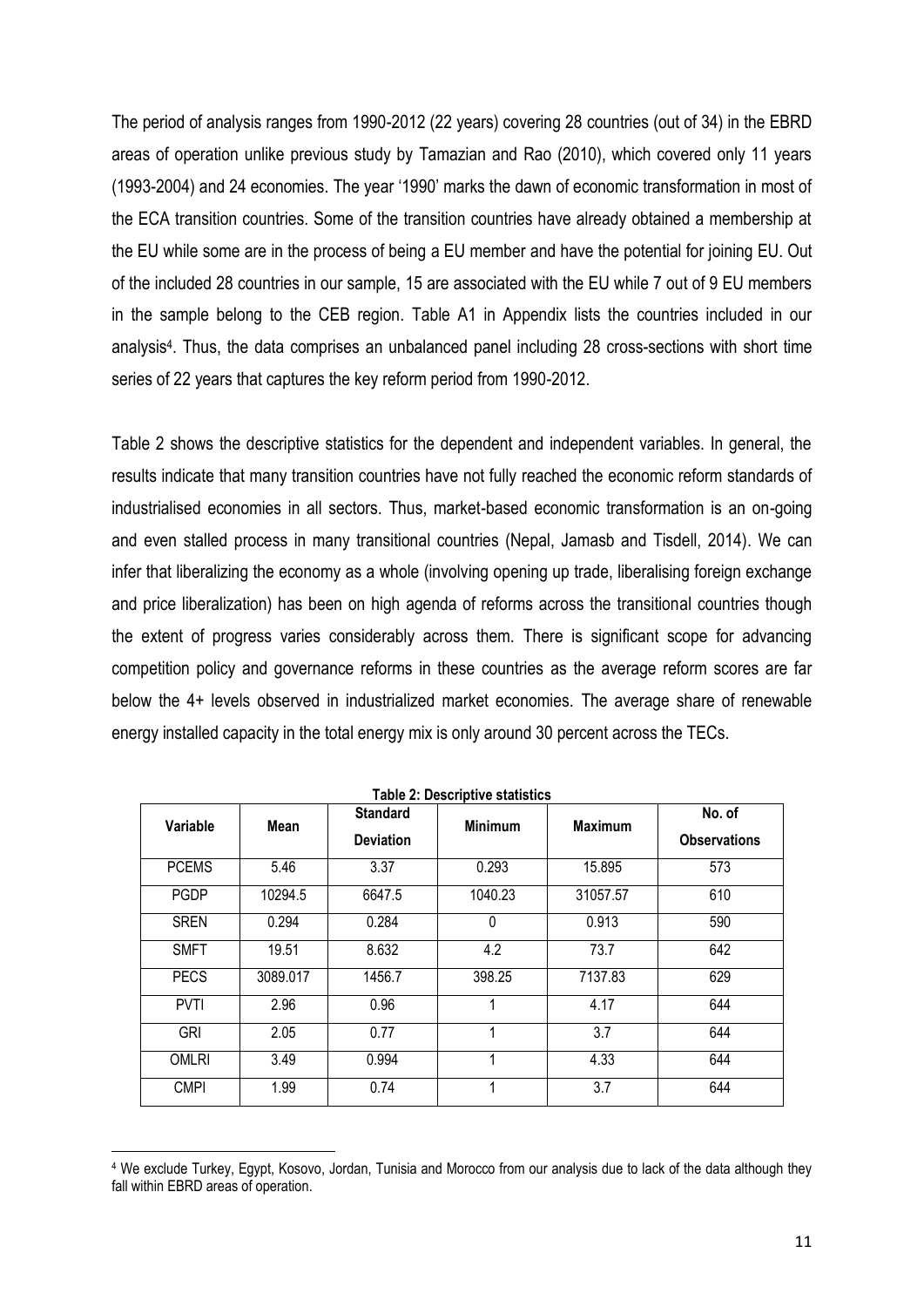The average annual amount of economy-wide  $CO<sub>2</sub>$  emissions per capita is around five and half tonnes. There are also large disparities both in changes in emissions between 1990 and 2008 such as a reduction of 56 percent in Eastern Europe and the Caucasus to an increase in emissions by 108 percent in Turkmenistan (EBRD, 2011). The region still includes some of the weakest performers in the world in terms of carbon intensity (e.g. Uzbekistan, Kazakhstan and Russia), along with countries such as Latvia and Hungary, which are close to the global leaders in carbon performance. Figure 1 shows the evolution of per capita  $CO<sub>2</sub>$  emissions across specific groups of TECs. All these groups experienced a significant decline in emissions during the early phase of economic transition. The early phase of economic transition was marked by a decline in real GDP and economic activities in the region. The per capita emissions experienced a decade of decline (especially among the SEE countries) but began to gradually rise after 2000 and continued to do so until the global economic recession triggered by the global financial crisis during 2008-2009, though needs to be econometrically tested. While the level of regional greenhouse gas emissions began rising again after 2000, the rate of its increase has been much lower than economic growth (EBRD, 2011). Since 2010, per capita emissions have been rising across the CEB and CIS countries. However, the average per capita emissions have fallen in the SEE region as a result of the impact of Eurozone crisis of 2011-2013 on these economies.





**Fig 1: Per capita C0<sup>2</sup> Emissions in the ECA TECs**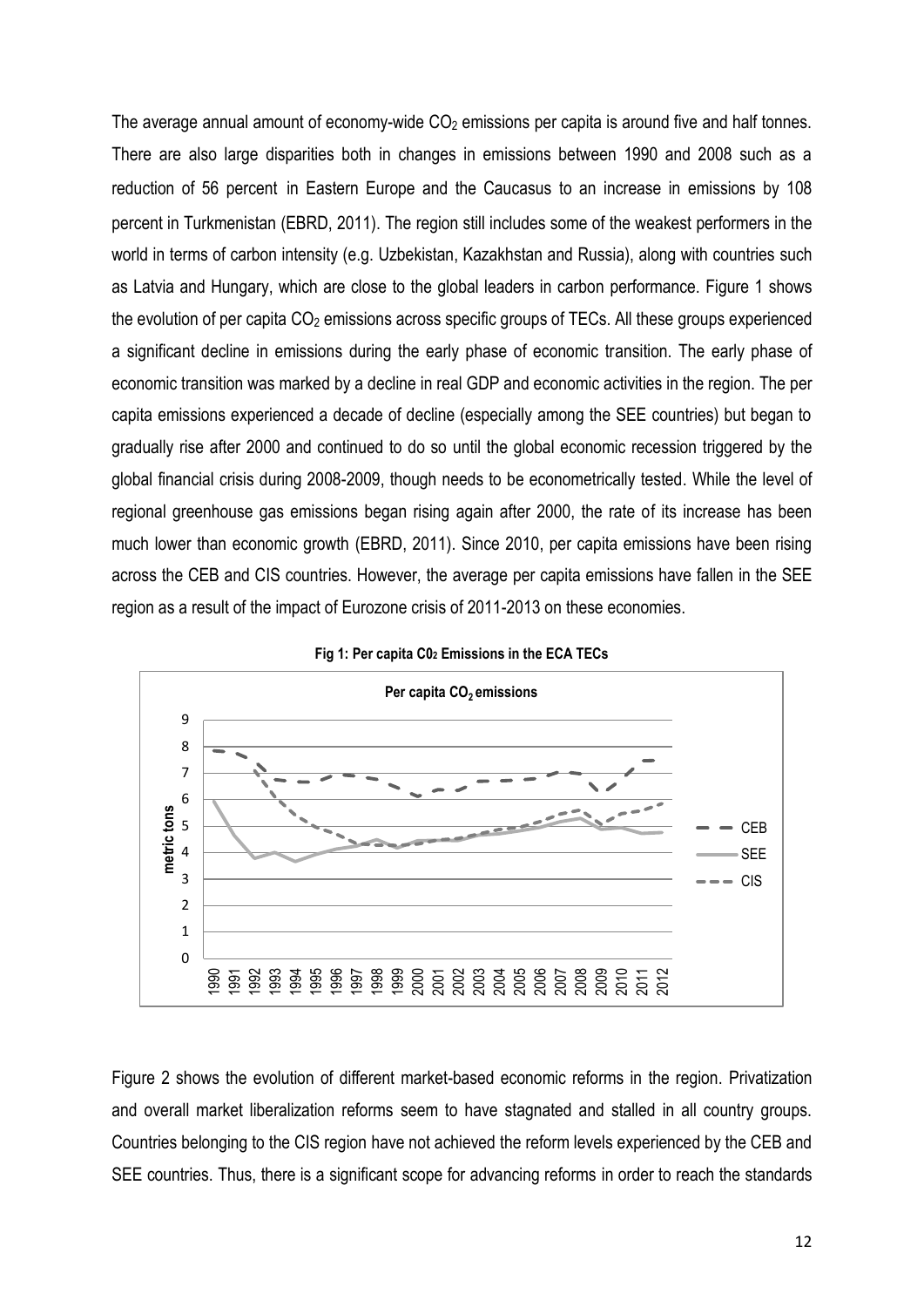of the industrialized market economies across all economic reform measures for the CIS countries. Governance and competition policy reforms indicate an upward trend among the TECs as these reforms have advanced slowly historically in the region. In all cases, the scope for additional market reform has tapered off, even though further scope remains





## **4. Results and Discussions**

This section reports the results obtained using the LSDVC methodology in examining the impacts of several market-oriented economic reforms on environmental degradation where we consider per capita CO<sup>2</sup> emissions as its measure. The regression analysis is based on the new LSDVC technique involving a third order bias corrections and is initialised by the AB and BB estimators. The standard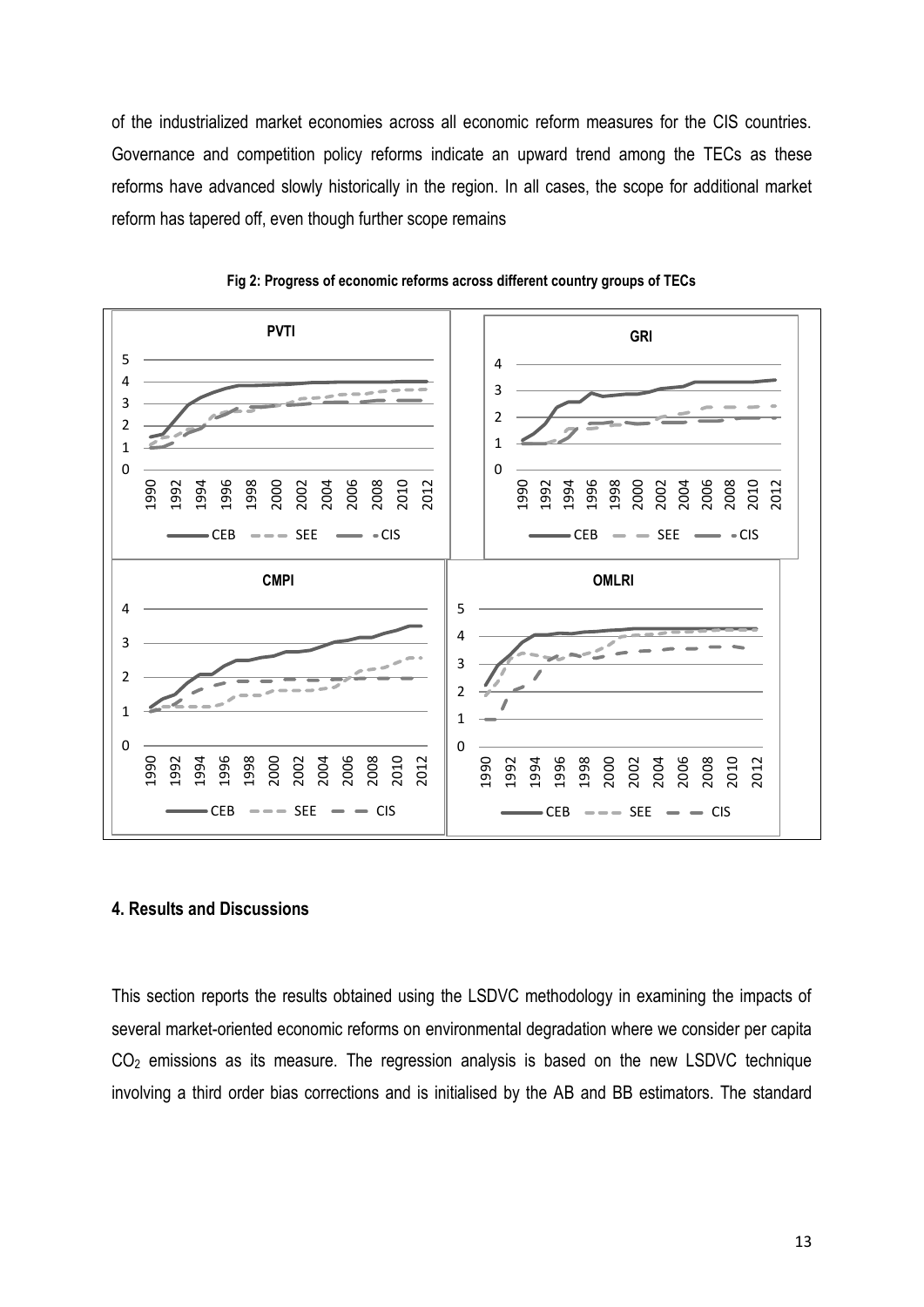errors are bootstrapped and obtained from 1000 iterations<sup>5</sup> as in earlier studies such as Nepal and Jamasb (2013). The AB tests of autocorrelation and BB test of over identifying restrictions was also performed for the econometric estimations as test diagnostics <sup>6</sup> .

Table 3 shows the results of the regression analysis based on Equation 3 for the whole sample. The carbon emissions, being a cumulative air pollutant, imply that previous level of per capita emissions significantly affect the current per capita emissions. Reforms in governance and enterprise restructuring contributed to a decline in the emissions levels. However, we find that overall market liberalisation in the form of (price liberalisation, trade openness and foreign exchange liberalisation) had the opposite effect in reducing per capita emissions levels in these countries. This is possible since trade openness induces specialization on more energy intensive industries (Zhang, 2013). Reforms in competition policy, on the other hand, significantly reduced the per capita emissions levels. EU members have a common framework for the use of energy from renewable sources and have operationalised market based arrangements such as emissions trading scheme and tradable green certificates. There is a significant difference in the per capita carbon emissions levels among the EU and the non-EU members. However, the share of the existing renewable energy capacity in the generation mix is insignificant in driving the per capita emissions in the whole sample which suggests greater needs to invest more in renewable energy by the non-EU members.

The Kyoto Protocol had also no effect on reducing the per capita  $CO<sub>2</sub>$  emissions of non-EU member countries since their accepting and ratifying the Protocol. The impact of energy consumption on per capita emissions is also significant. Structural change involving an expanding manufacturing sector decreased per capita emissions. This is expected since there was a significant shift from 'heavy' (highly capital and energy intensive) to 'light' (low capital and energy intensive) manufacturing industries in the transition economies (Hare and Turley, 2013). Likewise, the global financial recession of 2008-2009 also led to declining per capita emissions<sup>7</sup>.

**.** 

<sup>5</sup>Bootstrap is an established method for measuring the accuracy of the sample estimates and generates an estimate of the sampling distribution of almost any statistic using simple methods.

<sup>&</sup>lt;sup>6</sup>The results can be provided upon request as we do not report them in the paper. We also performed an OLS and FE (i.e. LSDV) estimations and compared the results to determine the nature of bias of the estimates. In all cases, we observed bias as OLS and FE does not take endogeneity into account.

 $<sup>7</sup>$  We also tested for the long run impacts of increasing per capita GDP (PGDP squared) considering that the literature has</sup> often identified a non-linear approach between carbon emissions and economic growth (i.e. the Kuznets curve). Our results showed a significant positive relationship though the results are not reported but can be provided if requested.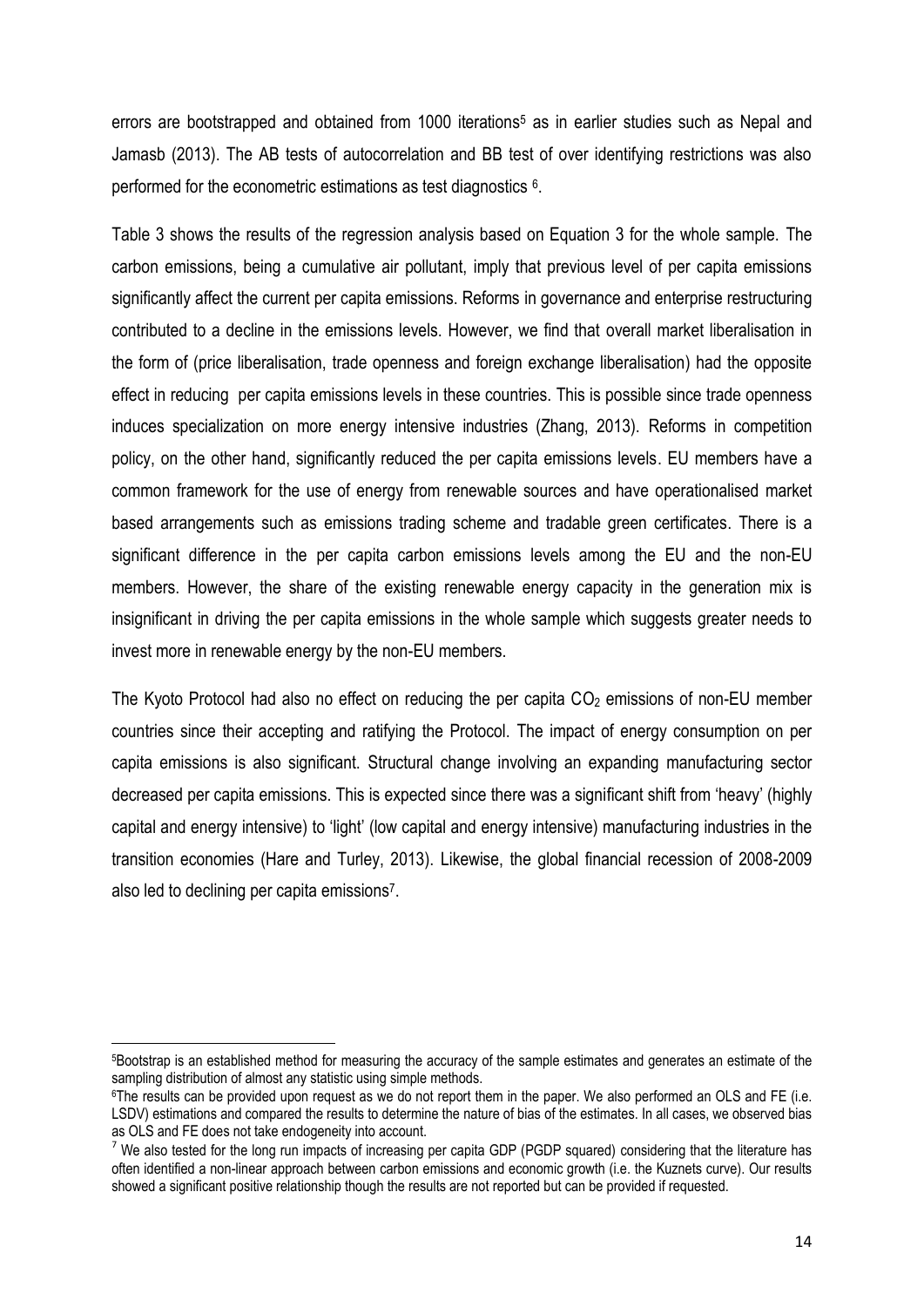| <b>LSDVC Dynamic Regression</b><br>(Bootstrapped SE) | Arellano-Bond<br>(AB) | <b>Blundell-Bond</b><br>(BB) |
|------------------------------------------------------|-----------------------|------------------------------|
| LPCEMS. L1                                           | $0.754***$            | $0.643***$                   |
|                                                      | (0.028)               | (0.028)                      |
| <b>GRI</b>                                           | $-0.140*$             | $-0.121*$                    |
|                                                      | (0.012)               | (0.10)                       |
| <b>OMLRI</b>                                         | $0.011*$              | $0.153*$                     |
|                                                      | (0.008)               | (0.084)                      |
| <b>CMPI</b>                                          | $-0.236***$           | $-0.197***$                  |
|                                                      | (0.009)               | (0.011)                      |
| <b>PVTI</b>                                          | 0.089                 | 0.115                        |
|                                                      | (0.084)               | (0.096)                      |
| <b>LPGDP</b>                                         | $0.159***$            | $0.147***$                   |
|                                                      | (0.042)               | (0.053)                      |
| <b>LPECS</b>                                         | $0.007***$            | $0.004***$                   |
|                                                      | (0.037)               | (0.049)                      |
| <b>EUM</b>                                           | $-0.403***$           | $-0.439***$                  |
|                                                      | (0.113)               | (0.115)                      |
| <b>LSREN</b>                                         | 0.602                 | 0.732                        |
|                                                      | (0.010)               | (0.014)                      |
| <b>ENVMP</b>                                         | $-0.080$              | $-0.126$                     |
|                                                      | (0.066)               | (0.074)                      |
| <b>LSMFT</b>                                         | $-0.051*$             | $-0.102**$                   |
|                                                      | (0.026)               | (0.032)                      |
| t                                                    | $-0.005$              | $-0.006$                     |
|                                                      | (0.001)               | (0.002)                      |
| year 2009                                            | $-0.064***$           | $-0.062***$                  |
|                                                      | (0.014)               | (0.017)                      |

**Table 3: LSDVC regressions results for the whole sample**

\*, \*\*, \*\*\* denote significance at 10, 5 and 1% respectively. Numbers in () reports the bootstrapped SE

However, any generalisations of the above results need to be with caution due to the variability in country-specific characteristics. The impact of market-based reforms on environmental quality is likely to depend on the initial conditions while cross-country results are likely to hide significant heterogeneity which may lead to the wrong policy discussions and conclusions. Hence, table 4 shows the impacts of market-based reforms and other underlying factors on the per capita  $CO<sub>2</sub>$  emissions for specific groups of the TECs estimated using equation 4. No significant link is observed between economic growth and environmental degradation among the SEE and CEB countries apart from the positive link in the CIS countries. Per capita energy consumption is also driving the emissions level in the CIS and CEB countries. Advances in competition policy reforms significantly reduced per capita emissions among the CEB and SEE countries while economic openness through overall market liberalisation increased per capita emissions in the SEE countries. Governance reforms also reduced emissions levels in the CEB and SEE countries. The share of installed renewable energy capacity in the generation mix only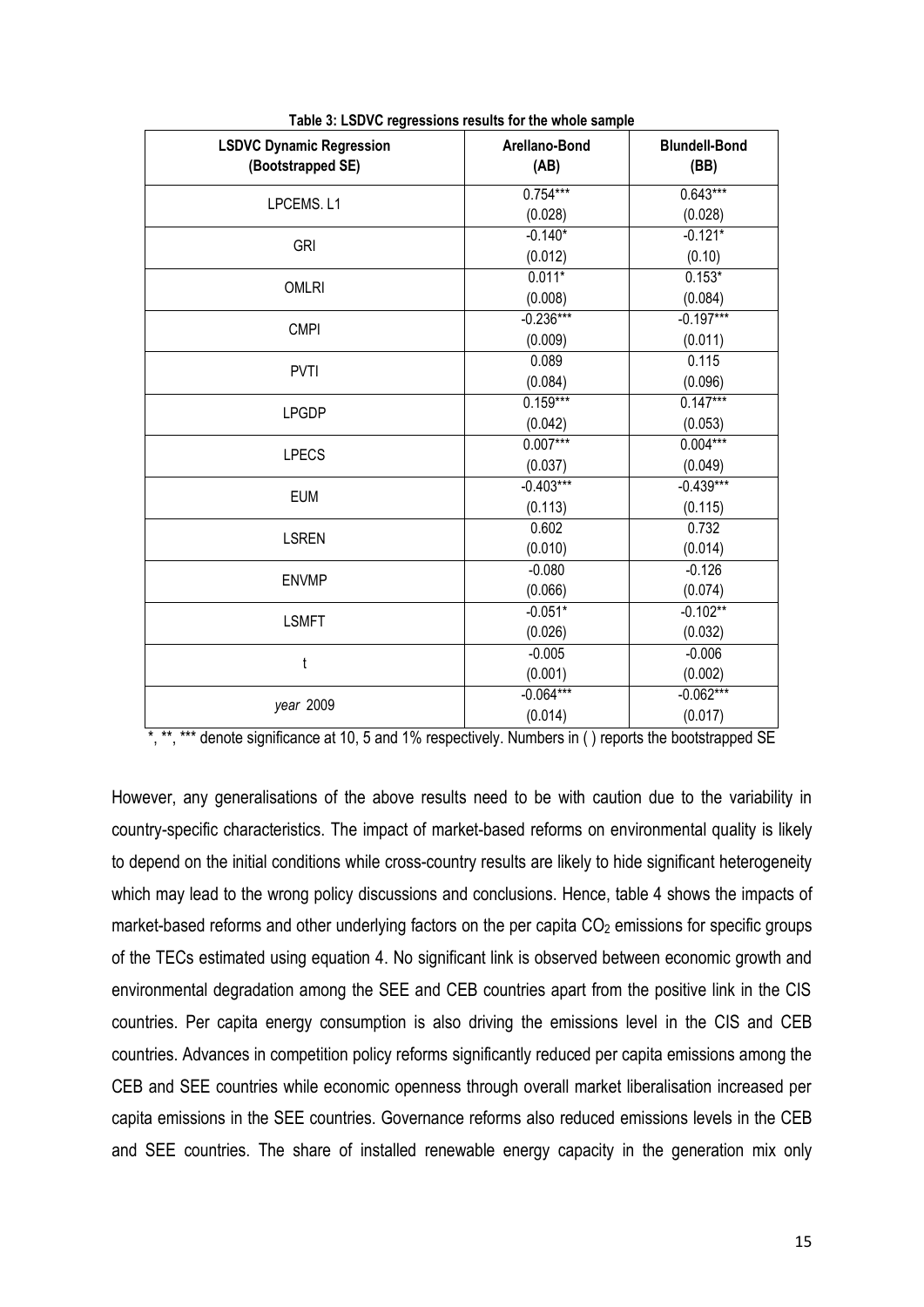reduced per capita emissions in the CEB countries. Countries belonging to the CEB responded (it seems) to the Kyoto Protocol because their per capita CO<sub>2</sub> emissions fell after they ratified it.

| <b>Country Groups</b> | <b>CIS</b><br><b>CEB</b> |                  | <b>SEE</b>  |                  |             |                  |
|-----------------------|--------------------------|------------------|-------------|------------------|-------------|------------------|
| <b>LSDVC Dynamic</b>  | Arellano-                | <b>Blundell-</b> | Arellano-   | <b>Blundell-</b> | Arellano-   | <b>Blundell-</b> |
| Regression            | <b>Bond</b>              | <b>Bond</b>      | <b>Bond</b> | <b>Bond</b>      | <b>Bond</b> | <b>Bond</b>      |
| (Bootstrapped SE)     | (AB)                     | (BB)             | (AB)        | (BB)             | (AB         | (BB)             |
| LPCEMS. L1            | $0.658***$               | $0.690***$       | $0.357***$  | $0.454***$       | 0.669***    | $0.688***$       |
|                       | (0.038)                  | (0.038)          | (0.073)     | (0.075)          | (0.062)     | (0.064)          |
| <b>GRI</b>            | $-0.016$                 | $-0.007$         | $-0.019*$   | $-0.211$         | $-0.277$    | $-0.271*$        |
|                       | (0.169)                  | (0.196)          | (0.181)     | (0.239)          | (0.254)     | (0.283)          |
| <b>OMLRI</b>          | $-0.008$                 | $-0.004$         | $-0.397$    | $-0.358$         | $0.317**$   | $0.292**$        |
|                       | (0.110)                  | (0.127)          | (0.341)     | (0.442)          | (0.133)     | (0.151)          |
| <b>CMPI</b>           | $-0.034$                 | $-0.034$         | $-0.050**$  | 0.001            | $-0.43**$   | $-0.43**$        |
|                       | (0.140)                  | (0.164)          | (0.021)     | (0.199)          | (0.174)     | (0.201)          |
| <b>PVTI</b>           | 0.169                    | 0.197            | $-0.077$    | $-0.007$         | 0.145       | 0.153            |
|                       | (0.143)                  | (0.167)          | (0.131)     | (0.176)          | (0.169)     | (0.193)          |
| <b>LPGDP</b>          | $0.079***$               | $0.074***$       | $-0.043$    | $-0.052$         | 0.057       | 0.068            |
|                       | (0.016)                  | (0.015)          | (0.021)     | (0.022)          | (0.026)     | (0.031)          |
| <b>LPECS</b>          | $0.043***$               | $0.045***$       | 0.098***    | 0.086***         | 0.035       | 0.042            |
|                       | (0.013)                  | (0.015)          | (0.018)     | (0.023)          | (0.002)     | (0.002)          |
| <b>LSREN</b>          | $-0.588$                 | 0.783            | $-2.16*$    | $-1.41$          | $-0.712$    | $-0.365$         |
|                       | (2.413)                  | (2.893)          | (0.036)     | (0.035)          | (0.091)     | (0.061)          |
| <b>ENVMP</b>          | $-0.0495$                | $-0.641$         | $-2.566*$   | $-0.273$         | $-0.042$    | $-0.0627$        |
|                       | (0.0922)                 | (0.109)          | (0.133)     | (0.181)          | (0.197)     | (0.225)          |
| <b>LSMFT</b>          | $-0.041*$                | $-0.082**$       | $-0.423***$ | $-0.507**$       | $-0.095**$  | $-0.055**$       |
|                       | (0.003)                  | (0.023)          | (0.121)     | (0.205)          | (0.089)     | (0.128)          |
| $\mathfrak t$         | 0.001                    | 0.002            | $-0.002$    | $-0.271$         | $-0.017$    | $-0.165$         |
|                       | (0.368)                  | (0.001)          | (0.002)     | (0.024)          | (0.008)     | (0.012)          |

**Table 4: LSDVC regressions results for the specific groups**

\*, \*\*, \*\*\* denote significance at 10, 5 and 1% respectively. Numbers in ( ) reports the bootstrapped SE

Overall, the above results suggest a weak positive relationship between economic growth and per capita  $CO<sub>2</sub>$  emissions (environment-growth nexus) in the TECs beyond basic industrialisation as suggested in earlier findings by Tisdell (2001)<sup>8</sup> and Grubb, Muller and Butler (2011). Majority of the TECs that implemented reforms experienced resurgent economic growth without growth in per capita emissions levels. The decline in per capita emissions associated with the initial transition process has not symmetrically reversed over-time. The energy-environment nexus seems to be valid only for the CIS and CEB countries. Most of the countries in the CEB region are also governed by the European Directive (2009/28/EC) of the European Commission that established a common framework for the promotion and production of energy from renewable sources. Adhering to the Kyoto Protocol has not

**.** 

<sup>8</sup> The EKC may also have shifted to the left so it reaches a maximum at a lower level of GDP per capita.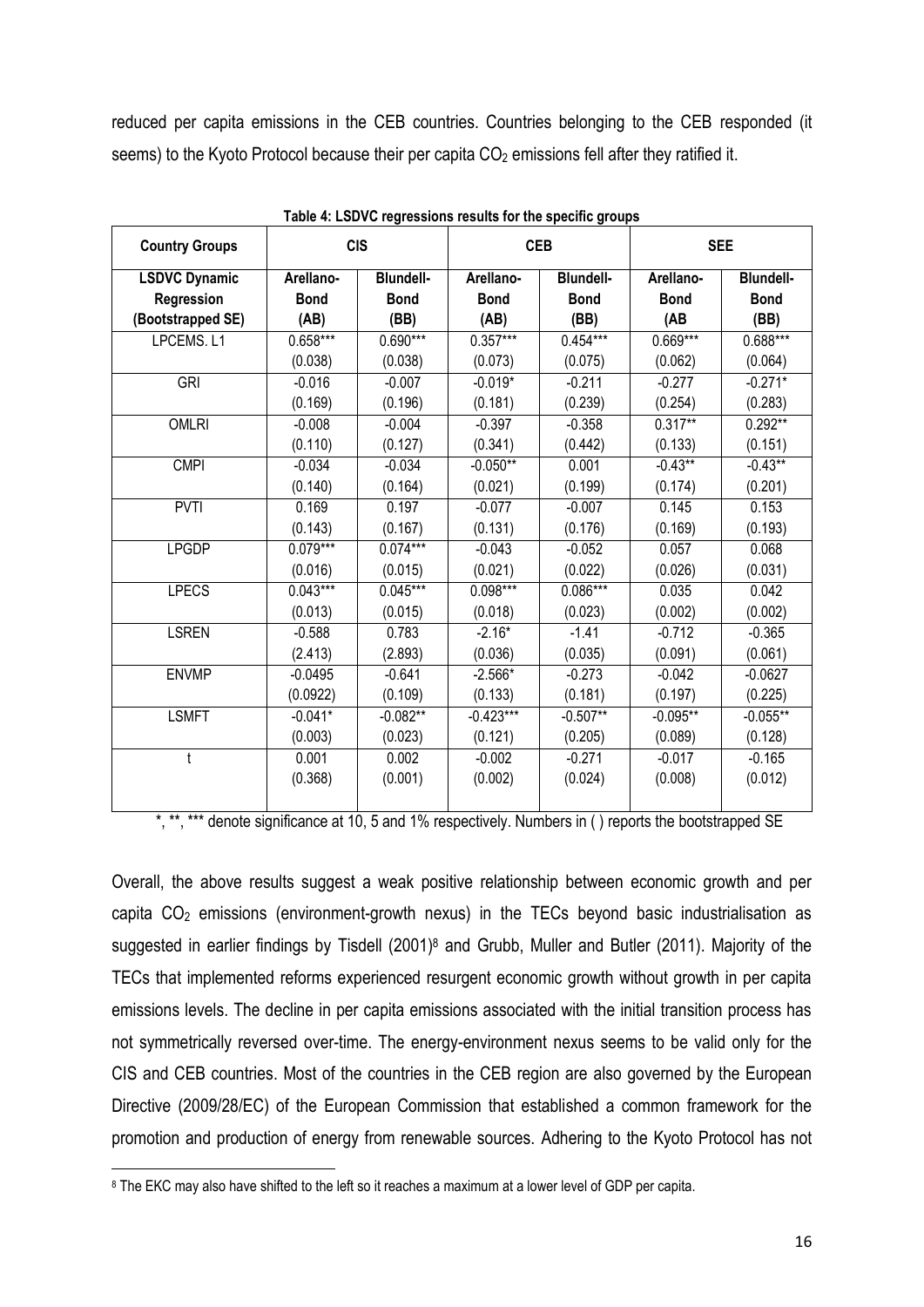delivered the anticipated benefits given its insignificant impact in reducing per capita emissions in the TECs. Elsewhere, pollution intensive countries like the US also did not ratify the Protocol stating that the Protocol did not include the "meaningful" participation of all developing as well as industrialized countries. Canada also dropped out of the Protocol in 2011. While the Kyoto Protocol is now expired, the need for stronger international climate change agreements involving the ECA TECs is desirable in the future in mitigating the adverse impacts of global climate change.

Our results indicate the advances in competition policy reforms seem to be the biggest driver of per capita emissions reductions in the ECA TECs<sup>9</sup>. Creating robust competition legislation and institutions can drive the future reductions in per capita emissions while these is also a significant scope for advancing competition on policy reforms across all country groups in the TECs. Advancing competition policy reforms are also important as some market-based policy measures require substantial institutional capacity for effective implementation (EBRD, 2008). For example, tradable green certificates are an attractive market-friendly instrument, but they also require substantial institutional capacity and long development periods to deliver the anticipated environmental benefits. Good governance is an element of institutional capacity required to sustain the market-based reforms. Strengthening reforms in corporate governance and enterprise restructuring in the economy through sound accounting principles, corruption control and enterprise level transparency will also help achieve reductions in per capita emission in the TECs.

Our findings demonstrate that trade openness (coupled with price and foreign exchange liberalisation) increased per capita emissions levels. In this case, this is at odds with the view that trade contributes to sustainable development significantly as it facilitates better transfer of clean technology and knowledge skills that are required to improve the industrialisation process (Hansen, 1990). However, economic openness may not necessarily result in sustainable development if only the 'weak conditions' are satisfied which entails accumulating man-made capital so as to substitute natural capital without adversely affecting economic production. 'Strong conditions' probably need to be satisfied to achieve significant sustainable development from economic openness as environmental stocks have an essential and irreplaceable economic role to play (Tisdell, 2001).

In many transitional economies, completed market reforms were sufficient to reduce  $CO<sub>2</sub>$  emissions per capita but as these reforms became more pronounced, their marginal impact declined. Therefore, with the passage of time, further reductions in  $CO<sub>2</sub>$  per capital have become more dependent on policies

 $\overline{\phantom{a}}$ 

<sup>9</sup> It probably did not happen in China's case but that has yet to be fully explored. In China's case, the reforms might have had a positive effect but economic growth and other factors might have had a negative effect on CO<sub>2</sub> emissions outweighing the pollution-reducing effects of the market reforms.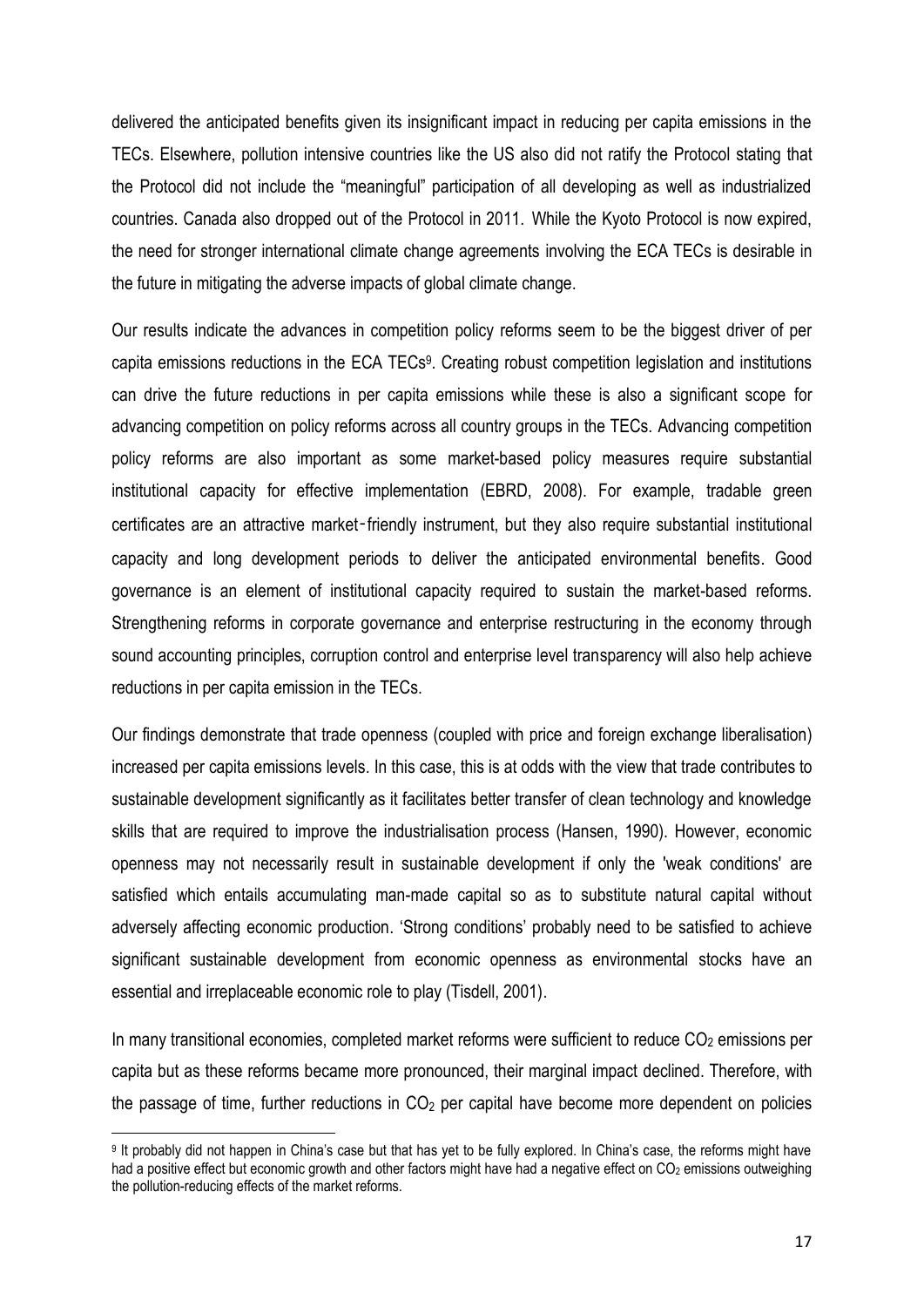specifically targeted at reducing  $CO<sub>2</sub>$  emissions, such as the use of tradable permits, taxes on emissions, subsidies for abatement technologies. In short, the marginal effect of pure market reforms on CO<sup>2</sup> emissions is probably declining and further significant reductions may require increased targeting.

While some reduction in  $CO<sub>2</sub>$  emissions per capita in European and Central Asian Transitional Economies may have been associated with the assent of these countries to the Kyoto Protocol, we suggest that this was not the main reason for this trend. Market reforms, which resulted in prices being more, aligned than previously with marginal costs (inclusive of energy costs). The switch from heavier to lighter industry and to tertiary industry, occurring independently of Kyoto also decreased the emissions level. A change in the energy mix, particularly greater use of natural gas due to its greater availability and reduced cost relative to coal also explains a decline in the emissions level. All of these factors combined contributed a reduction in per capita  $CO<sub>2</sub>$  emissions it seems to greater extent than policies associated with the Kyoto Protocol.

The insignificance of economic reforms on per capita emissions also portray that reform implementation may not always be translated into reform performance or outcome unless implemented properly. This implies that the effect of economic reforms on environmental performance is non-linear and complex. In many transitional countries, reforms may have only advanced in paper but not in practice. Hence, only effective implementation of reform measures can achieve the desired outcomes of reforms. Nonetheless, our model may not capture all the qualitative dimensions and steps involved in the reform process considering that not all aspects of reform outcomes are readily quantifiable in physical and monetary units. The model also does not capture the effect of the lagged reform variables on environmental degradation, as their effects can be distributed over-time. The relevant distributed lag can be different for different economic reform variables.

#### **5. Conclusions**

This paper examined the impacts of market-based economic reforms on environmental performance in the TECs since the inception of the fifth EAP in 1993. One of the core beliefs of the EAP that economic reforms and restructuring would eliminate the perverse incentives which contributed to vast environmental degradation in these command-based economies. We used a dynamic panel data model based on the LSDVC technique to gauge the impacts of the reforms on per capita  $CO<sub>2</sub>$  emissions, as a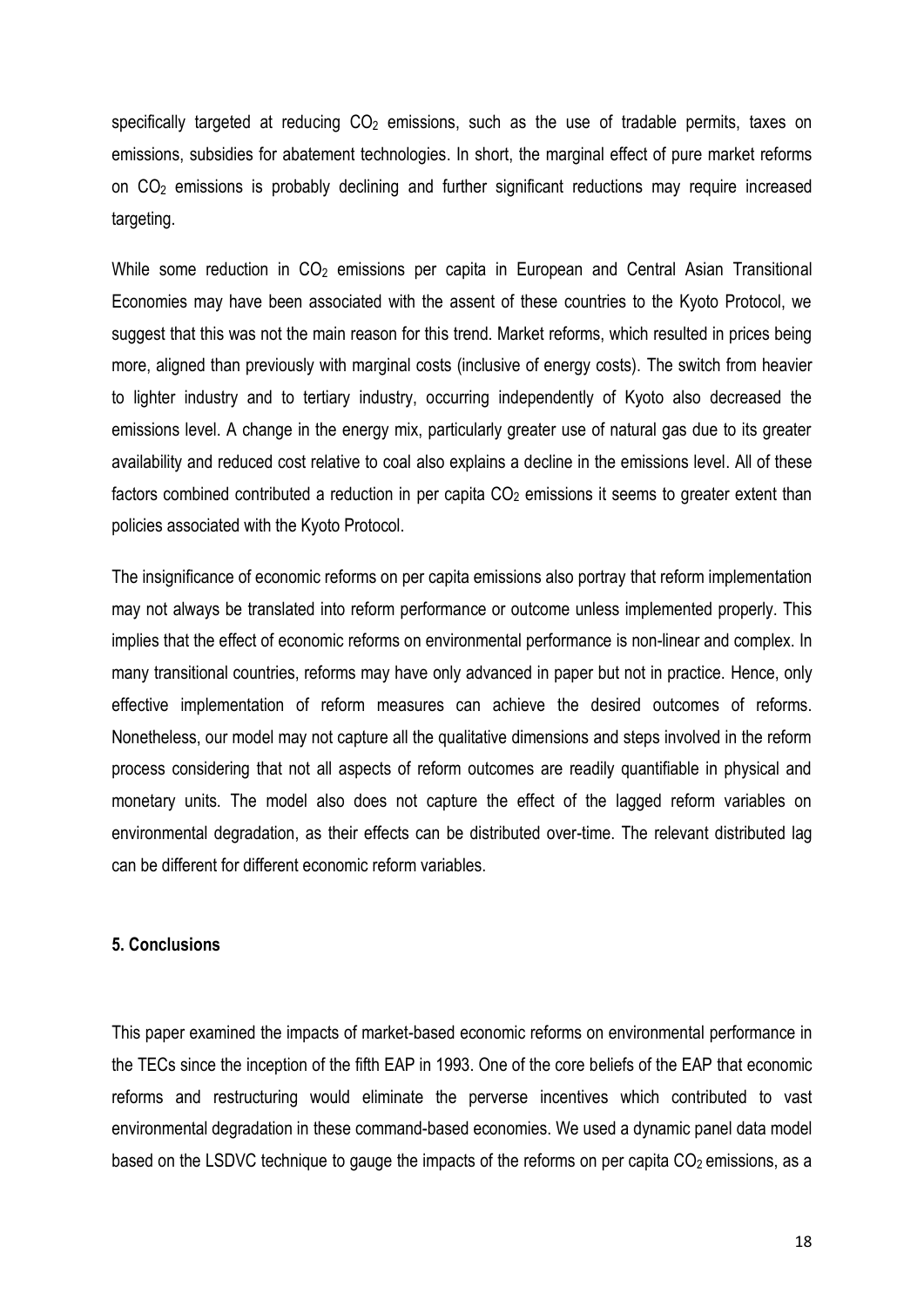measure of environmental performance, across the TECs. We also consider other underlying factors such as energy consumption, economic growth, environmental policy and the scale of renewable energy in the generation mix that can potentially explain the per capita  $CO<sub>2</sub>$  emissions patterns in the transition region.

The results from the LSDVC analysis suggest that the objectives of the fifth EAP have been partially met after more than two decades of market-based economic reforms in the transitional countries. Reforms in competition policy (which at a minimum included setting up of competition policy legislation and institutions and some reduction of entry restrictions or enforcement action on dominant firms) and improved governance seem to have contributed to significant decline in per capita emissions levels in these countries. Hence, these exists scope to advance these reforms and achieve further reductions in per capita CO<sup>2</sup> emissions levels. This is because the transitional countries remain considerably more carbon intensive on average than either advanced economies or emerging market economies, like China. Moreover, the carbon performance of the leading countries in the region (e.g. Hungary, Latvia and Lithuania) demonstrates that a strong carbon reduction performance is possible with adequate reforms and policies.

The Kyoto Protocol produced no direct effect in reducing emissions levels in the TECs although other market-based arrangements such as emissions trading schemes and tradable green certificates seem to have reduced CO<sup>2</sup> emissions. This result implies that the intended effect of the recent COP 21 further remains doubtful in the absence of country-specific emissions reduction targets and goals although it's too early to reach a conclusion. The increasing amount of steaming coal use and other carbon-based fuels is also a concern. As such, further investments in renewable generation capacities especially among the non-EU members may be an option to produce any significant carbon reduction impacts. Likewise, reducing energy consumption by promoting energy efficiency is desirable to curb energy consumption and the related per capita emissions arising from energy usage. These measures are necessary as the carbon performance of the EBRD region as a whole remains mixed indicating that the polluting legacy of central planning is still pervasive.

Hence, the main conclusions of this study is that at least for several years after the start of economic reforms, the reforms were the main contributors to reduction in  $CO<sub>2</sub>$  emissions per capita in the ECA TECs.. The Kyoto Protocol did not come into effect until 2005. For most of the period considered, Kyoto Protocol was not a factor influencing the  $CO<sub>2</sub>$  emissions. It seems likely that it was not specific policies to reduce  $CO<sub>2</sub>$  emissions but rather increased economic efficiencies resulting from the reforms that were the main factor in reducing  $CO<sub>2</sub>$  emissions per capita in ECA TECs. In fact, after Kyoto came into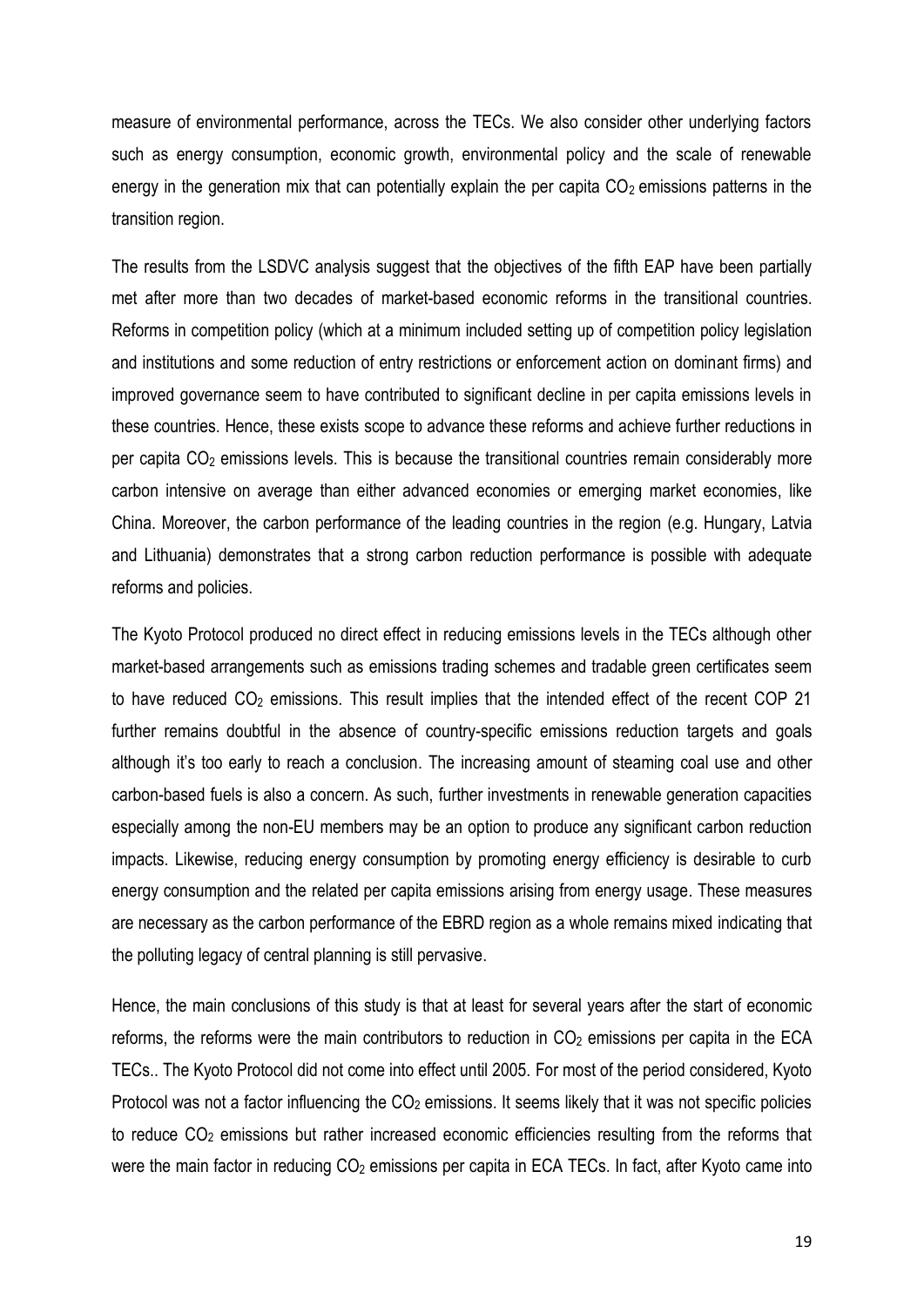operation we observe no major decline in  $CO<sub>2</sub>$  emissions per head. There was, however, a slight decline in the emissions by SEE probably due to the European recession.

Future research may focus on the interaction of the market-based reforms and their effect on per capita CO<sup>2</sup> emissions. Adequate attention also needs to be paid to the importance of time lags in the adjustment of economic systems to various market-based reforms. Alternative measures of environmental degradation also needs be considered in the future analysis depending on the availability of data. Also, the direct econometric impact of COP21 on per capita emissions levels can be examined with the passage of time.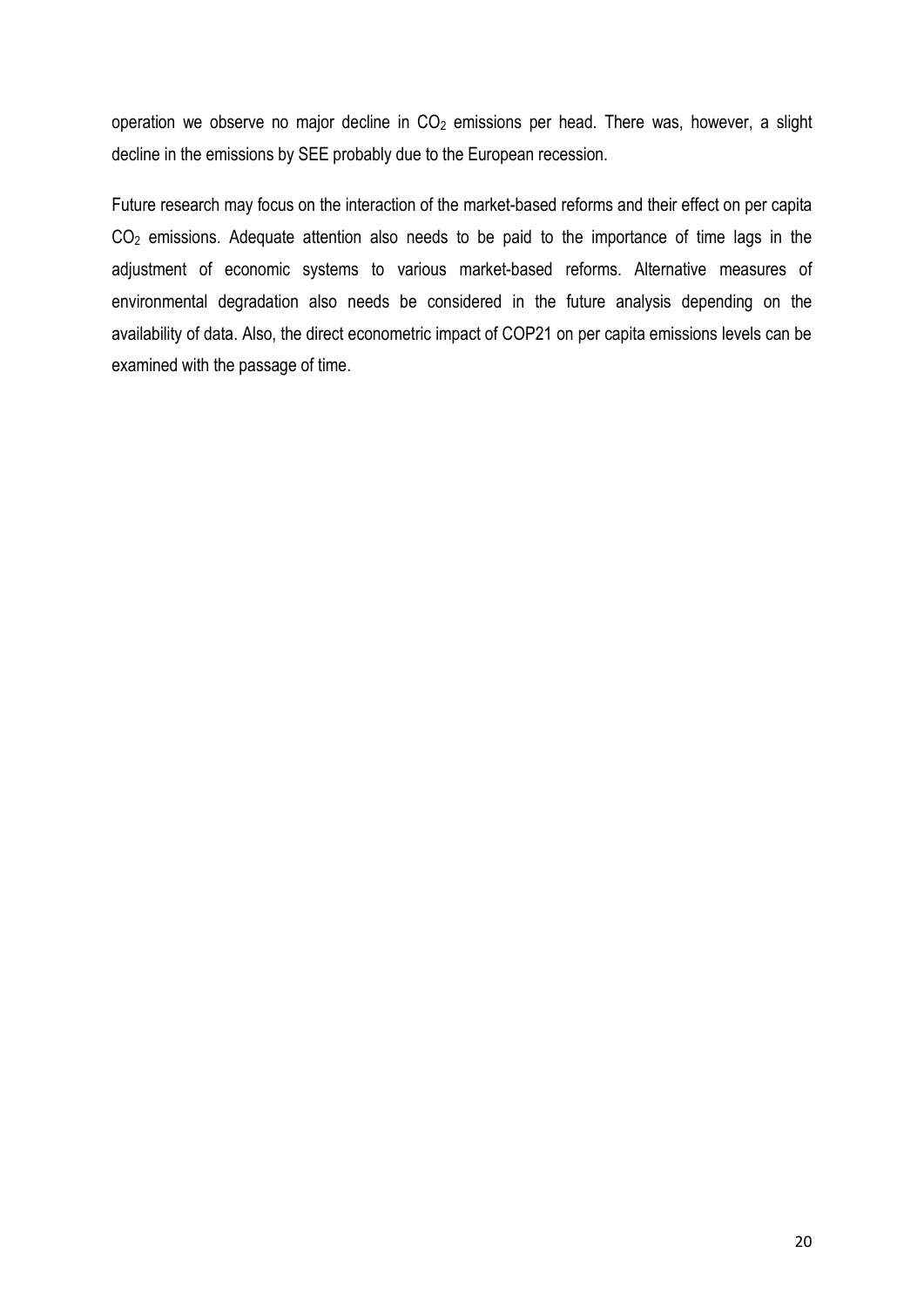#### **References**

- Aichele, R. and Felbermayr, G.J. (2011). Kyoto and Carbon Leakage: An Empirical Analysis of the Carbon Content of Bilateral Trade, CESifo Working Paper Series 3661, Munich.
- Arellano, M., and S. Bond (1991). Some Tests of Specification for Panel Data: Monte Carlo Evidence and an Application to Employment Equations, *Review of Economic Studies*, Vol. 58, pp. 277-297.
- Blundell, R. and Bond, S. (1998). Initial Conditions and Moment Restrictions in Dynamic Panel Data Models, *Journal of Econometrics*, Vol. 87, pp. 115-143.
- Bruno, G.S.F. (2005). Estimation and Inference in Dynamic Unbalanced Panel Data Models with a Small Number of Individuals, *The Stata Journal*, Vol. 5(4), pp. 473-500.
- Bun, J.G. and Kiviet, J.F. (2003). On the Diminishing Returns of Higher Order Terms in Asymptotic Expansions of Bias. *Economics Letters*, Vol. 79, 145-152.
- Cole, M.A., Elliott, R. and Fredriksson, P.G. (2006). Endogenous Pollution Havens: Does FDI Influence Environmental Regulations? *Scandinavian Journal of Economics*, Vol. 108(1), pp. 157-178.
- Copeland, B.R. and Taylor, M.S. (2004). Trade, Growth and Environment, *Journal of Economic Literature*, Vol. 42(1), pp. 7-71.
- Copeland, B.R. and Taylor, M.S. (2005). Free Trade and Global Warming: A Trade Theory View of Kyoto Protocol, *Journal of Environmental Economics and Management*, Vol. 49 (2), pp. 205-234.
- Dean, J. (2002). Does Trade Liberalisation Harm the Environment? A New Test, *Canadian Journal of Economics*, Vol. 35 (4), pp. 819-842.
- Dinda, S. (2004). Environmental Kuznets Curve Hypothesis: A Survey, *Ecological Economics*, Vol. 49, pp. 431-455.
- Damania, R., Fredriksson, P.G. and List, J. (2003). Trade Liberalization, Corruption and Environmental Policy Formation: Theory and Evidence, *Journal of Environmental Economics and Management*, Vol. 46 (3), pp. 490-512.
- Damania, R., Fredriksson, P.G. and Mani, M. (2004). The Persistence of Corruption and Regulatory Compliance Failures: Theory and Evidence, *Public Choice*, Vol. 121 (3-4), pp. 363-390.
- EBRD (2008). Securing Sustainable Energy in Transition Economies, European Bank for Reconstruction and Development, London.
- EBRD (2011). Special Report on Climate Change: The Low Carbon Transition, European Bank for Reconstruction and Development, London.
- EBRD (2014). Transition Indicators Methodology, European Bank for Reconstruction and Development, Available at: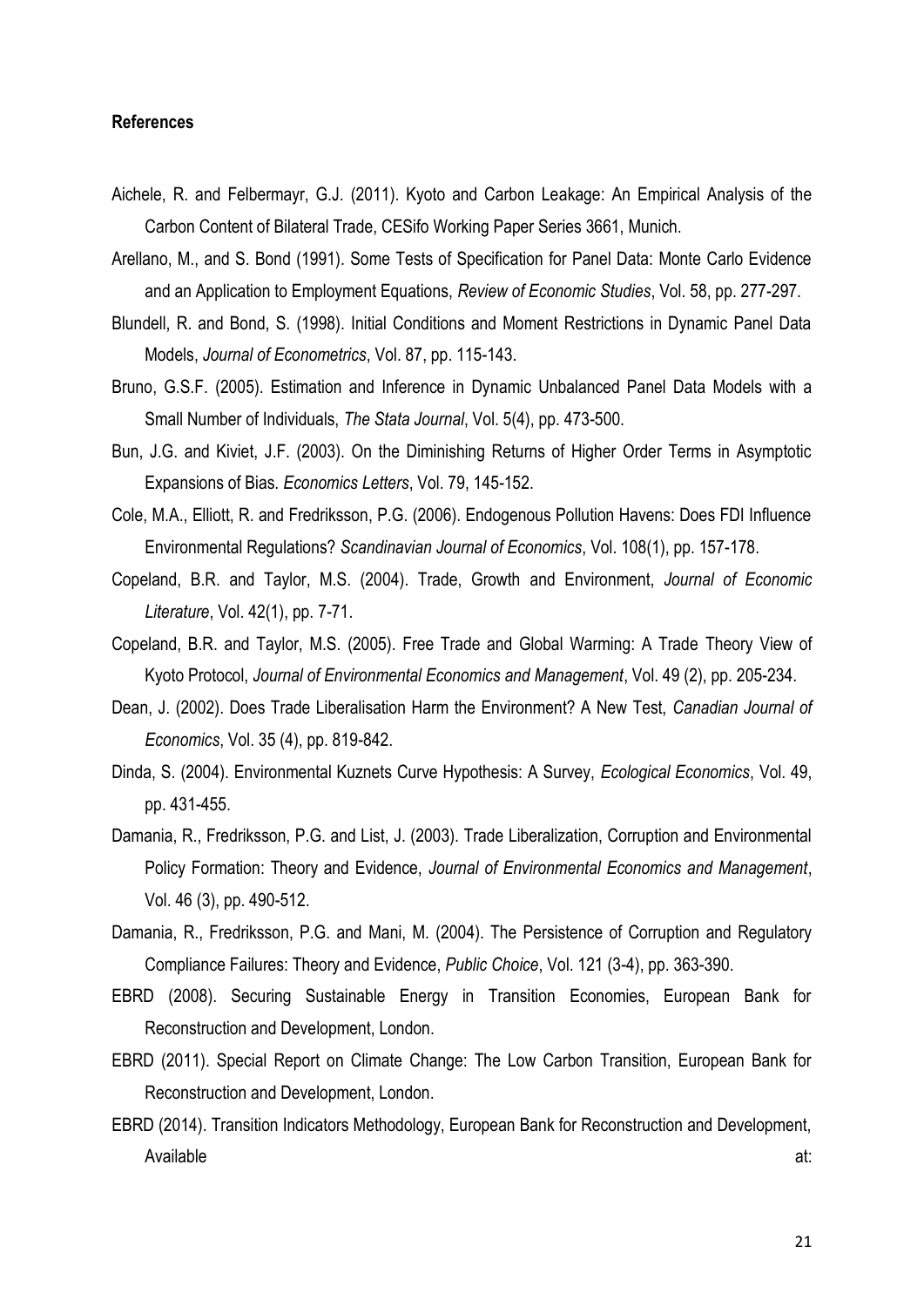[http://www.ebrd.com/cs/Satellite?c=Content&cid=1395237866249&d=&pagename=EBRD%2FCon](http://www.ebrd.com/cs/Satellite?c=Content&cid=1395237866249&d=&pagename=EBRD%2FContent%2FContentLayout) [tent%2FContentLayout](http://www.ebrd.com/cs/Satellite?c=Content&cid=1395237866249&d=&pagename=EBRD%2FContent%2FContentLayout)

- Frankel, J.A. and Rose, A.K. (2005). Is Trade Good or Bad for the Environment? Sorting Out the Causality, *Review of Economics and Statistics*, Vol. 87(1), pp. 85-91.
- Fredriksson, P.G. and Wollscheid, J.R. (2014). Environmental Decentralization and Political Centralization, *Ecological Economics*, Vol. 107 (11), pp. 402-410.
- Grossman, G.M. and Krueger, A.B. (1991). Environmental Impacts of a North American free Trade Agreement, NBER Working Paper No. 3914, National Bureau of Economic Research, Cambridge, MA.
- Grossman, G.M. and Krueger, A.B. (1995). Economic Growth and the Environment, *Quarterly Journal of Economics*, Vol. 110 (2), pp. 353-377.
- Grubb, M., Muller, B. and Butler, L. (2011). The Relationship between Carbon Dioxide Emissions and Economic Growth, Oxbridge Study on CO<sub>2</sub>-GDP Relationships, Phase 1 Results.
- Grunewald, N. and Martinez-Zarzoso, I. (2009). Driving Factors of Carbon Dioxide Emissions and the Impact from Kyoto Protocol, CESifo Working Paper Series 2758, Munich.
- Hare, P. and Turley, G. (2013). Handbook of the Economics and Political Economy of Transition, Routledge International Handbooks, Routledge.
- Hilton, F.G. and Levinson, A. (1998). Factoring the Environmental Kuznets Curve: Evidence from Automotive Lead Emissions, *Journal of Environmental Economics and Management*, Vol. 35, pp. 126-141.
- Halkos, G.E. and Tzeremes, N.G. (2013). Carbon Dioxide Emissions and Governance: A Nonparametric Analysis for the G-20, *Energy Economics*, Vol. 40 (November), pp. 110-118.
- Hansen, S. (1990). Macroeconomic Policies and Sustainable Development in the third World, *Journal of International Development*, Vol. 2, pp. 533-557.
- Harbaugh, W; Levinson, A. and Wilson, D. (2000). Re-examining the Empirical Evidence for an Environmental Kuznets Curve, NBER Working Paper No. 7711.
- Hughes, G. and Lovei, M. (1999). Economic Reform and Environmental Performance in Transition Economies, World Bank Technical Paper No. 446, The World Bank, Washington D.C.
- IPCC (2007). Climate Change 2007: Physical Science Basis, Contribution of Working Group 4<sup>th</sup> Report of Intergovernmental Panel on Climate Change.
- IPCC (2014). Climate Change 2014: Synthesis Report, Intergovernmental Panel on Climate Change, Geneva, Switzerland.
- Iwata, H. and Okada, K. (2014). Greenhouse Gas Emissions and the Role of the Kyoto Protocol, *Environmental Economics and Policy Studies*, Vol. 16 (4), pp. 325-342.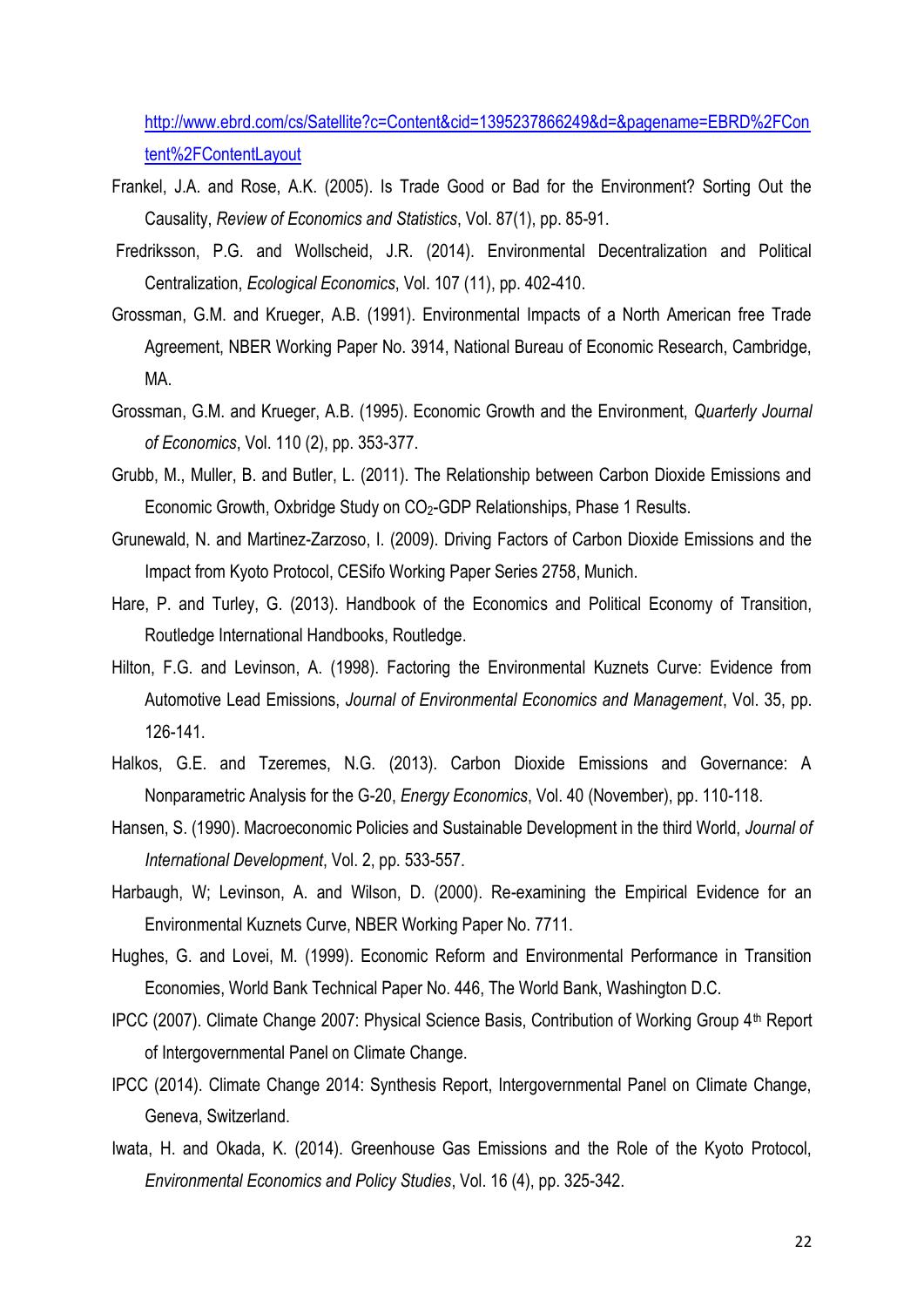- Jalil, S.A. and Habibullah, M.S. (2013). Impact of Kyoto Protocol and Institutional Factors on Carbon Dioxide Emissions in Asia -Pacific Region, Journal of Emerging Economies and Islamic Research, Vol. 1 (2), pp. 1-23.
- Kiviet, J.F. (1995). On Bias, Inconsistency and Efficiency of Various Estimators in Dynamic Panel Data Models, *Journal of Econometrics*, Vol. 68, 53-78.
- Lopez, R. and Mitra, S. (2000). Corruption, Pollution and the Kuznets Environment Curve, *Journal of Environmental Economics and Management*, Vol.40 (2), pp.137-150.
- Nepal, R. (2011). Energy Efficiency in Transition: Do Market-Oriented Economic Reforms Matter? MPRA Paper No. 33349, Munich Personal RePec Archive, University of Munich Germany.
- Nepal, R. and Jamasb, T. (2011). Reforming the Power Sector in Transition: Do Institutions Matter? Cambridge Working Papers in Economics 1125, Faculty of Economics, University of Cambridge.
- Nepal, R. and Jamasb, T. (2012). Reforming the Power Sector in Transition: Do Institutions Matter?, *Energy Economics*, Vol. 34 (5), pp. 1675-1682.
- Nepal, R. and Jamasb, T. (2013). Energy Efficiency in Market versus Planned Economies: Evidence from Transition Economies, Cambridge Working Papers in Economics 1345, Faculty of Economics, University of Cambridge.
- Nepal, R; Jamasb, T. and Tisdell, C.A. (2014). Market-Related Reforms and Increased Energy Efficiency in Transition Countries: Empirical Evidence, *Applied Economics*, Vol. 46 (33), pp. 4125- 4136.
- Perman, R. and Stern, D.I. (2004). Evidence from Panel Unit Root and Cointegration Tests that Environmental Kuznets Curve Does Not Exist, *Australian Journal of Agricultural and Resource Economics*, Vol. 47 (3), pp. 325-347.
- Roodman, D. (2009). [How to do xtabond2: An Introduction to Difference and System GMM in Stata,](http://ideas.repec.org/a/tsj/stataj/v9y2009i1p86-136.html) *[Stata Journal](http://ideas.repec.org/s/tsj/stataj.html)*, Vol. 9(1), pp. 86-136.
- Seldon, T. and Song, D. (1994). Environmental Quality and Development: Is there a Kuznets Curve for Air Pollution Emissions, *Journal of Environmental Economics and Management*, Vol. 27, pp. 147- 162.
- Shafik, N. (1994). Economic Development and Environmental Quality, *Oxford Economic Papers*, Vol. 46, pp. 757-773.
- Soderholm, P. (2001). Environmental Policy in Transition Economies: Will Pollution Charges Work? *The Journal of Environment and Development*, Vol. 10 (4), pp. 365-390.
- Stern, D. I. (2004). The Rise and Fall of the Environmental Kuznets Curve, *World Development*, Vol. 32 (8), pp. 1419-1439.